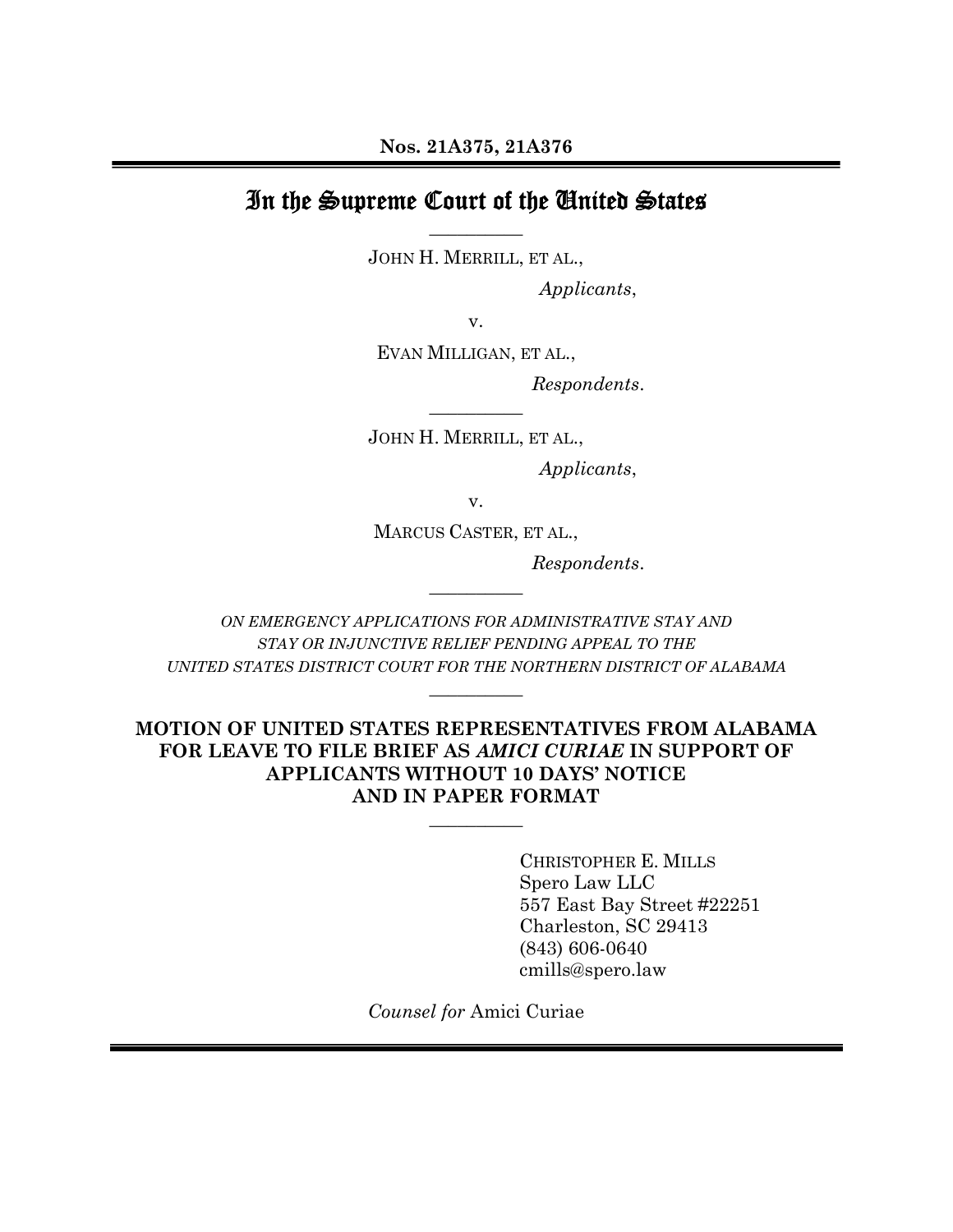Five of Alabama's seven United States House of Representatives members respectfully move for leave to file the enclosed brief as *amici curiae* in support of applicants. *Amici* include Representatives Jerry Carl Jr. (First District), Barry Moore (Second District), Mike Rogers (Third District), Robert Aderholt (Fourth District), and Gary Palmer (Sixth District). All are running for reelection in 2022 and thus have a significant interest in both the timeliness and the boundaries of the congressional districts. This case presents an important issue of interpreting and applying Section 2 of the Voting Rights Act. *Amici* have a strong interest in the administration of a nondiscriminatory election system that allows all Alabama citizens to participate equally. And *amici* are concerned that the remedy pursued by the plaintiffs and ordered by the district court will not only disrupt Alabama's elections but also jeopardize the State's neutral districting process. Their proposed brief analyzes these and other relevant legal issues from *amici*'s unique perspective.

*Amici* also move to file their brief without ten days' notice to the parties of their intent to file as ordinarily required by Sup. Ct. R. 37.2(a) and to file this brief in an unbound format on  $8\frac{1}{2}$ -by-11-inch paper rather than in booklet form. These requests are necessary due to the press of time related to the emergency nature of the applications.

*Amici* notified counsel for applicants and respondents to obtain consent for their proposed brief. All parties consented.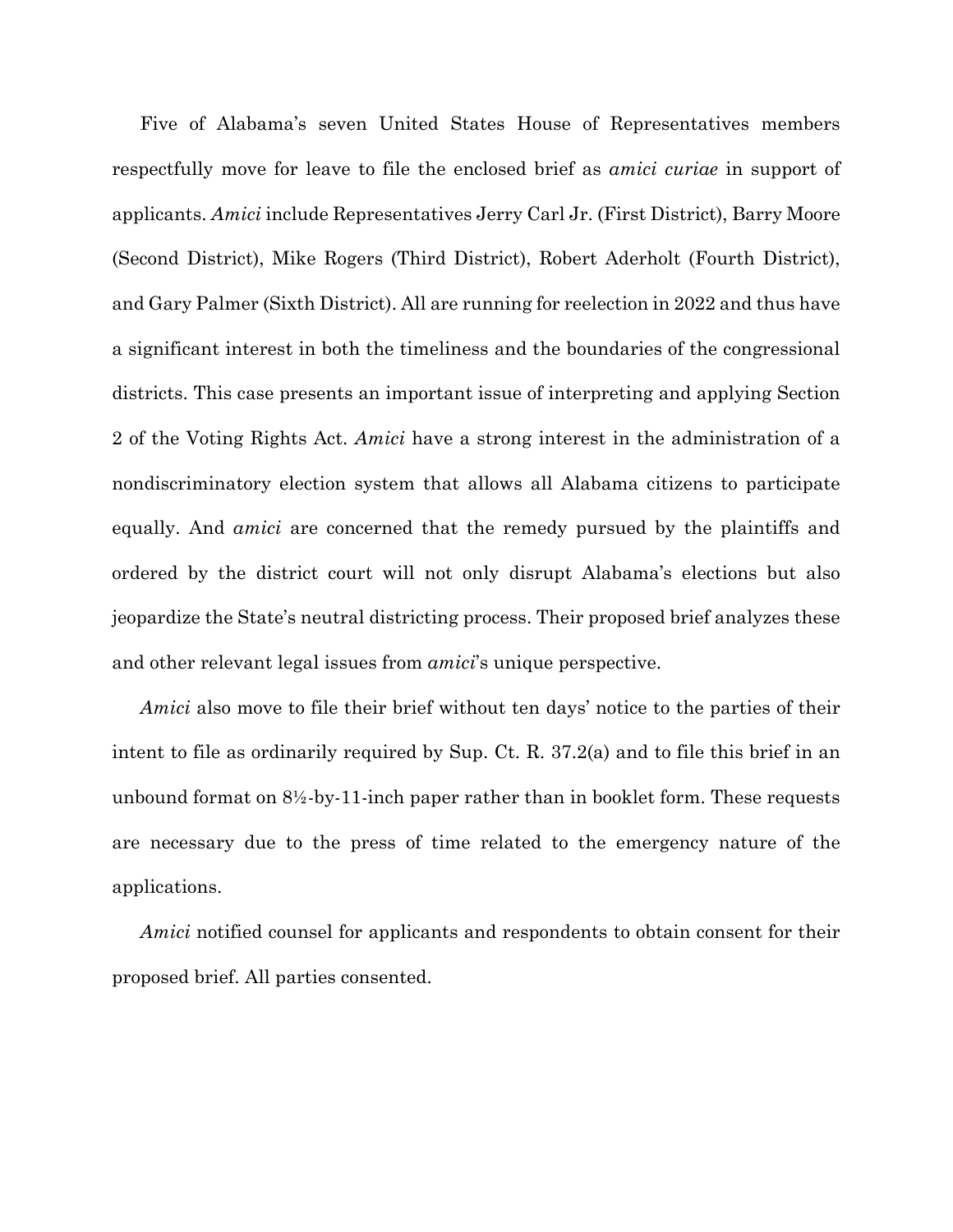Respectfully submitted,

 CHRISTOPHER E. MILLS Spero Law LLC 557 East Bay Street #22251 Charleston, SC 29413 (843) 606-0640 cmills@spero.law

Counsel for *Amici Curiae*

FEBRUARY 1, 2022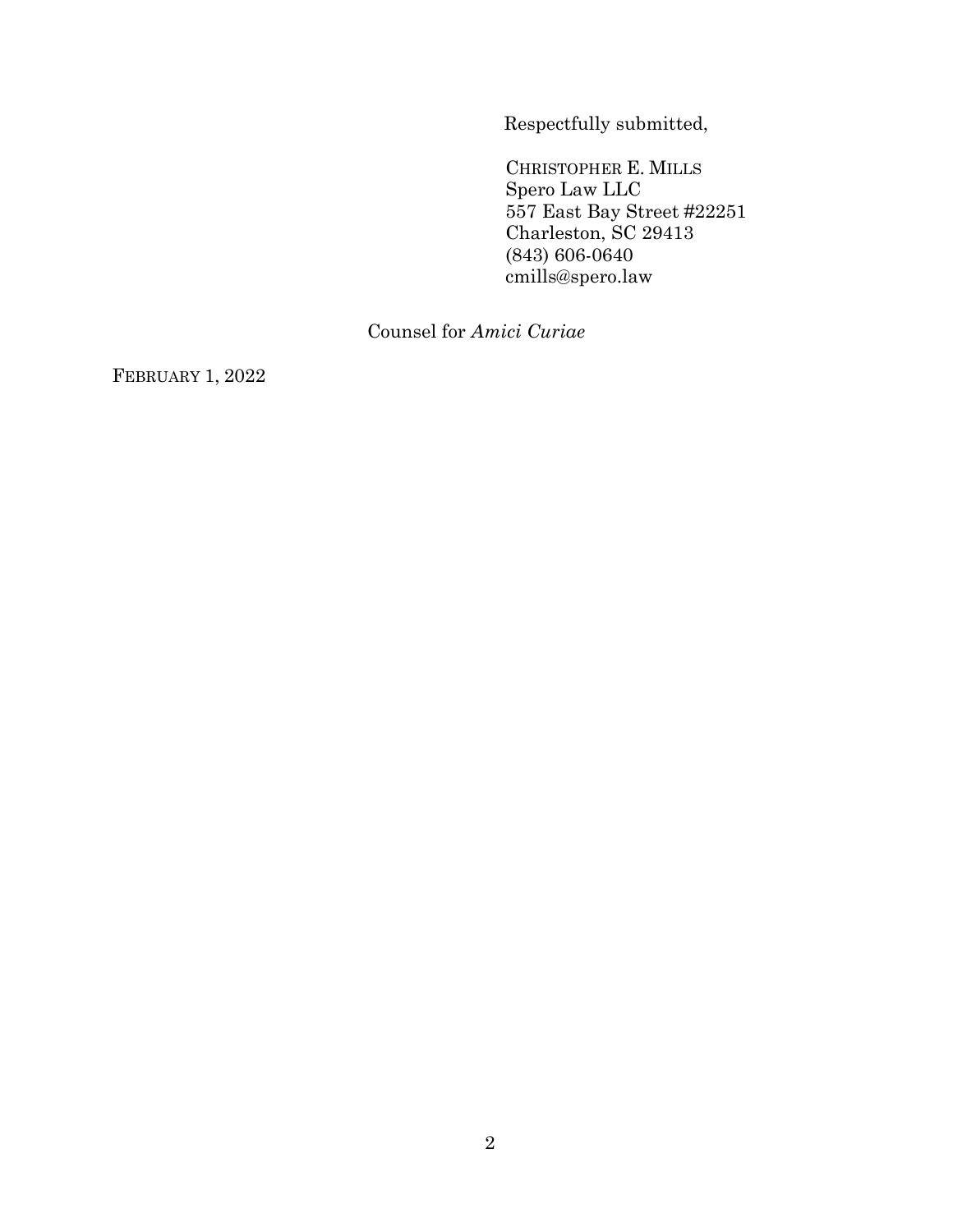# In the Supreme Court of the United States **\_\_\_\_\_\_\_\_\_\_**

JOHN H. MERRILL, ET AL.,

*Applicants*,

v.

EVAN MILLIGAN, ET AL.,

*Respondents*.

JOHN H. MERRILL, ET AL.,

**\_\_\_\_\_\_\_\_\_\_** 

*Applicants*,

v.

MARCUS CASTER, ET AL.,

*Respondents*.

*ON EMERGENCY APPLICATIONS FOR ADMINISTRATIVE STAY AND STAY OR INJUNCTIVE RELIEF PENDING APPEAL TO THE UNITED STATES DISTRICT COURT FOR THE NORTHERN DISTRICT OF ALABAMA*

**\_\_\_\_\_\_\_\_\_\_** 

**\_\_\_\_\_\_\_\_\_\_** 

## **BRIEF FOR UNITED STATES REPRESENTATIVES FROM ALABAMA AS** *AMICI CURIAE* **IN SUPPORT OF APPLICANTS**

**\_\_\_\_\_\_\_\_\_\_** 

 CHRISTOPHER E. MILLS Spero Law LLC 557 East Bay Street #22251 Charleston, SC 29413 (843) 606-0640 cmills@spero.law

*Counsel for* Amici Curiae  $\overline{a}$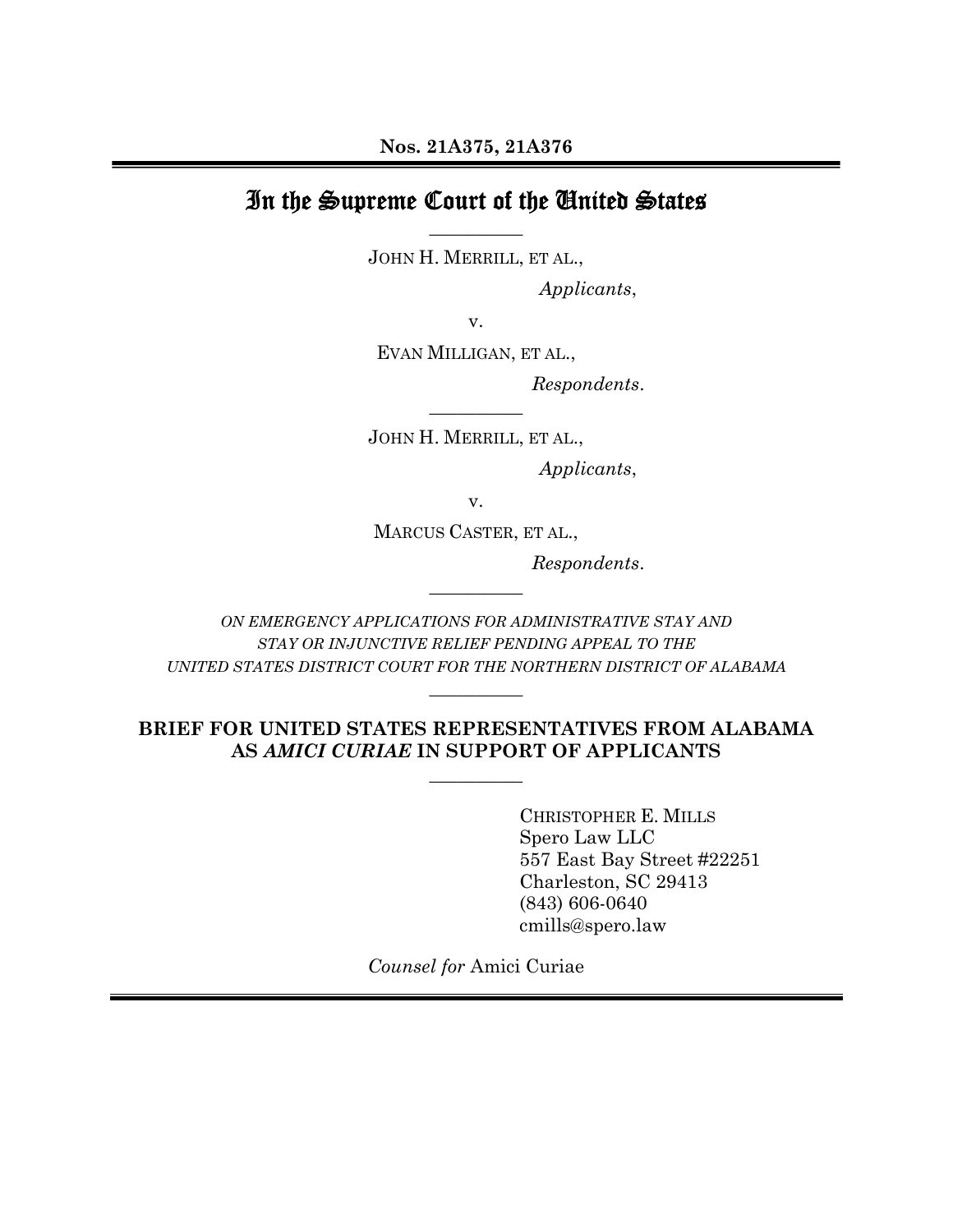# **TABLE OF CONTENTS**

| I. Because proportional representation is atypical in single-member districts, the |
|------------------------------------------------------------------------------------|
| II. The district court's approach defies the statute, precedent, and the           |
|                                                                                    |
|                                                                                    |
|                                                                                    |
|                                                                                    |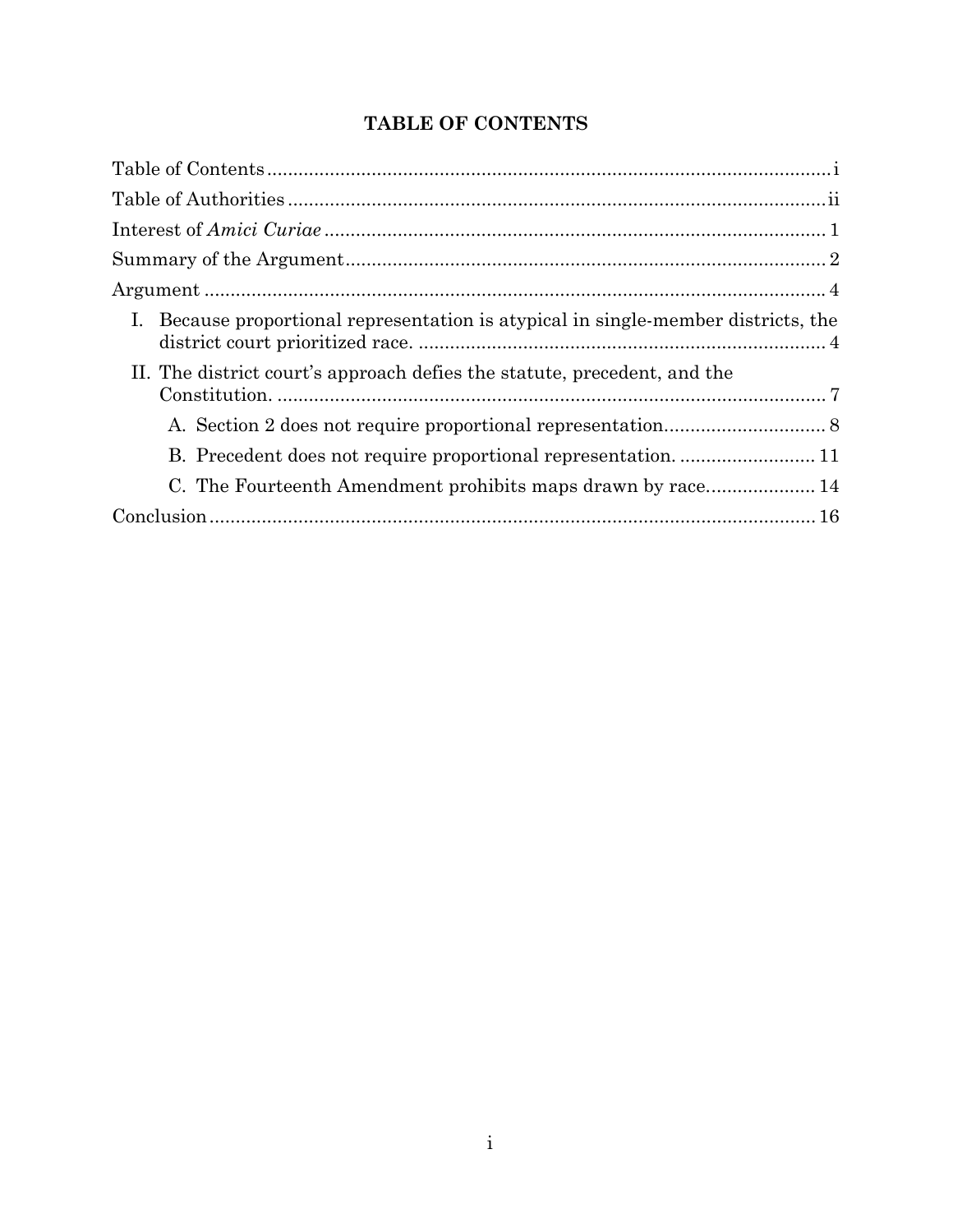# **TABLE OF AUTHORITIES**

| <b>CASES</b>                                                                                                                  |
|-------------------------------------------------------------------------------------------------------------------------------|
|                                                                                                                               |
| Alabama Legislative Black Caucus v. Alabama, 575 U.S. 254 (2015) 16                                                           |
|                                                                                                                               |
| Bethune-Hill v. Virginia State Bd. of Elections, 137 S. Ct. 788 (2017) 15                                                     |
|                                                                                                                               |
|                                                                                                                               |
|                                                                                                                               |
|                                                                                                                               |
|                                                                                                                               |
|                                                                                                                               |
|                                                                                                                               |
|                                                                                                                               |
| Parents Involved in Cmty. Sch. v. Seattle Sch. Dist. No. 1,                                                                   |
|                                                                                                                               |
|                                                                                                                               |
|                                                                                                                               |
|                                                                                                                               |
|                                                                                                                               |
|                                                                                                                               |
|                                                                                                                               |
| <b>STATUTES</b>                                                                                                               |
|                                                                                                                               |
| <b>OTHER AUTHORITIES</b>                                                                                                      |
| 2021 Demographics, Miami Matters,<br>https://www.miamidadematters.org/demographicdata?id=12&sectionId=942 (Jan.               |
| Alabama: 2020 Census, U.S. Census Bureau,<br>https://www.census.gov/library/stories/state-by-state/alabama-population-change- |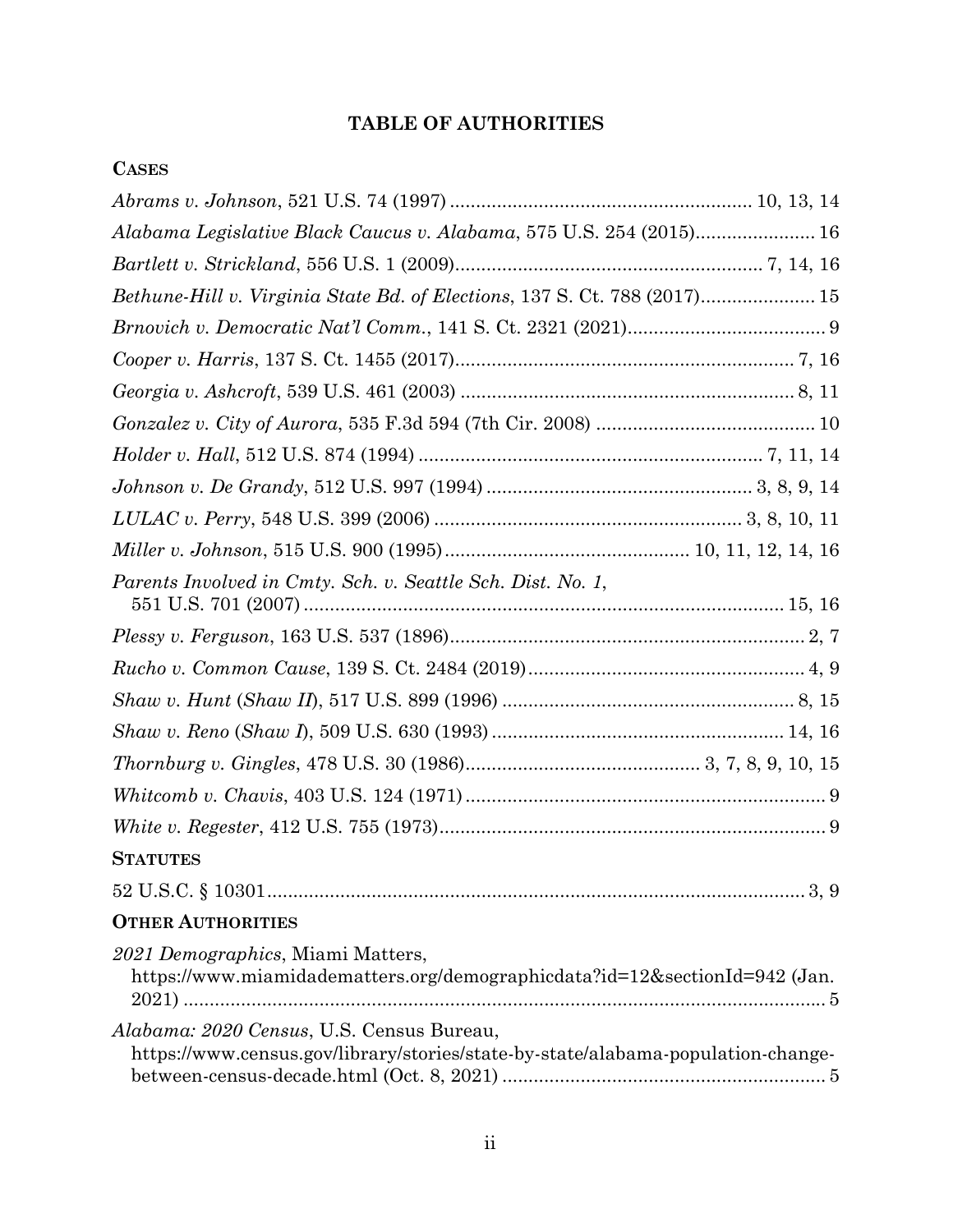| Harvard University, Political Geography: The Mathematics of Redistricting, A<br>Lecture by Moon Duchin, YouTube |  |
|-----------------------------------------------------------------------------------------------------------------|--|
| Jowei Chen & Nicholas O. Stephanopoulos, The Race-Blind Future of Voting, 130                                   |  |
| Moon Duchin & Douglas M. Spencer, <i>Models, Race, and the Law</i> , 130 Yale L.J.F.                            |  |
| Moon Duchin et al., Locating the Representational Baseline: Republicans in                                      |  |
| <i>Quick Facts</i> , U.S. Census Bureau, https://perma.cc/2WDD-UE5L (last visited Jan.                          |  |
| Sen. Rep. No. 97-417, at 31 (1982), reprinted in 1982 U.S.C.C.A.N. 177, 208 9                                   |  |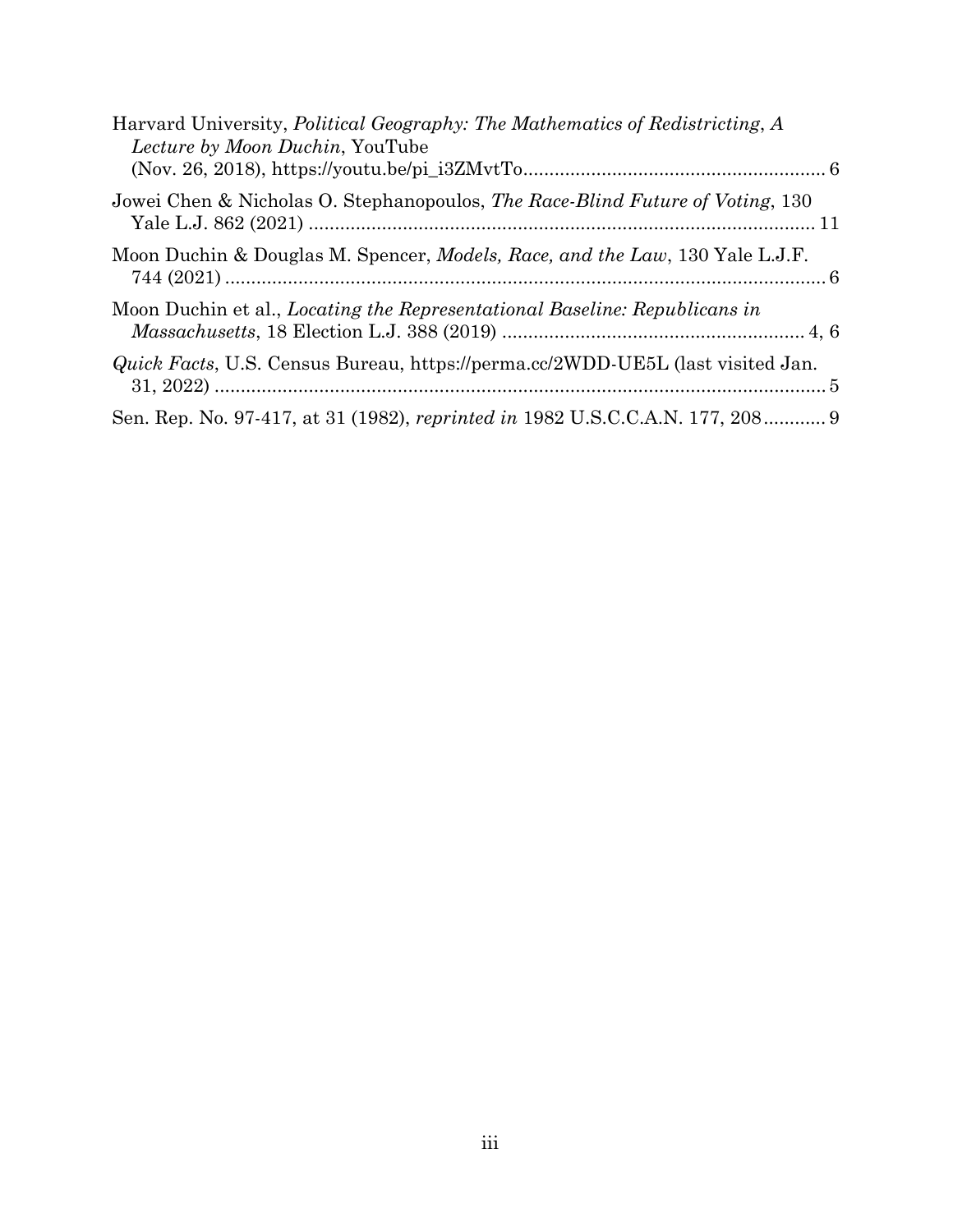### **INTEREST OF** *AMICI CURIAE*

*Amici* are five of the seven United States House of Representatives members from Alabama, including Representatives Jerry Carl Jr. (First District), Barry Moore (Second District), Mike Rogers (Third District), Robert Aderholt (Fourth District), and Gary Palmer (Sixth District). All are running for reelection in 2022 and thus have a significant interest in both the timeliness and the boundaries of the congressional districts. This case presents an important issue of interpreting and applying Section 2 of the Voting Rights Act. *Amici* have a strong interest in the administration of a nondiscriminatory election system that allows all Alabama citizens to participate equally. And *amici* are concerned that the remedy pursued by the plaintiffs and ordered by the district court will not only disrupt Alabama's elections but also jeopardize the State's neutral districting process.\*

<sup>\*</sup> In accordance with Rule 37.6, no counsel for a party authored this brief in whole or in part, and no counsel or party made a monetary contribution intended to fund the preparation or submission of this brief. The National Republican Congressional Committee made a monetary contribution intended to fund the preparation and submission of this brief. All App. references are to the applicants' appendix in *Merrill v. Milligan*, No. 21A375.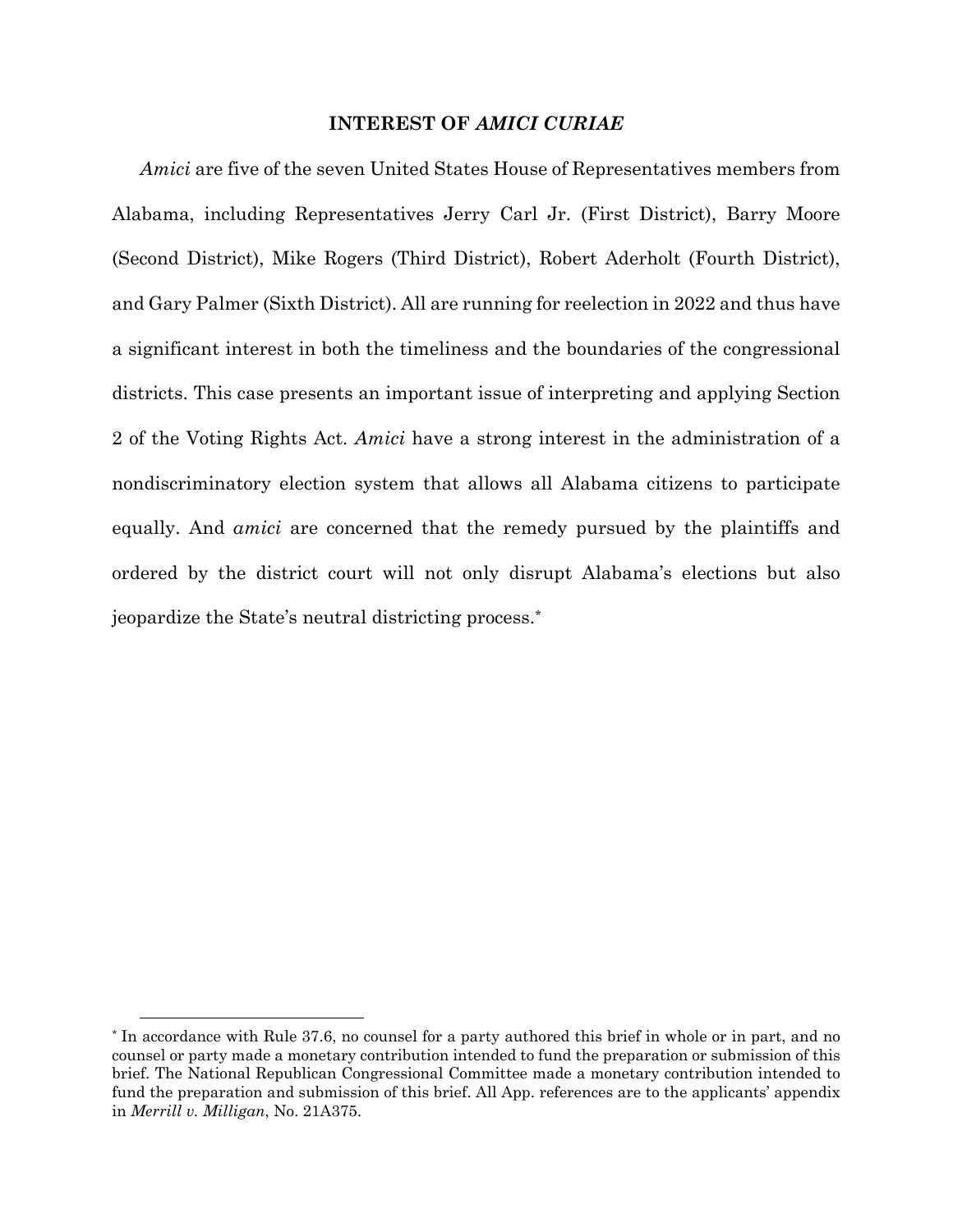#### **SUMMARY OF THE ARGUMENT**

The population of the United States is about 13% black, but no State is majority black. Republican voters compose about 35% of the Massachusetts electorate, but it is considered mathematically impossible to draw even one of its nine House districts as majority Republican. Nearly 10% of Floridians are at least 75 years old, yet those citizens do not form a majority in any of the State's 27 House districts. And none of these examples is surprising, because "[t]here is no caste here." *Plessy v. Ferguson*, 163 U.S. 537, 559 (1896) (Harlan, J., dissenting). Americans of all backgrounds live among other Americans. This geographic dispersion means that proportionality between population and district dominance is not the norm in a neutral districting process. To achieve this type of unnatural proportionality, the process cannot be neutral. Something else must be given priority.

In the district court's view, Alabama's neutral process required a new overlay: racial segregation. The State's neutral process had, for years, produced one majorityminority district. The plaintiffs' own expert had run two million neutral maps, not one of which led to two majority-minority districts. App. 346. Most resulted in *zero* such districts. But the district court fixated on the fact that "Black Alabamians comprise approximately 27% of the State's population, and Alabama has seven congressional seats." App. 4–5. So, the district court emphasized, "Black Alabamians" *could* "constitute a voting-age majority in a second congressional district." App. 4. The plaintiffs' experts therefore "prioritized race" (App. 204) to determine whether the other factors could be manipulated to "divvy[] [Alabamians] up by race." *LULAC v.*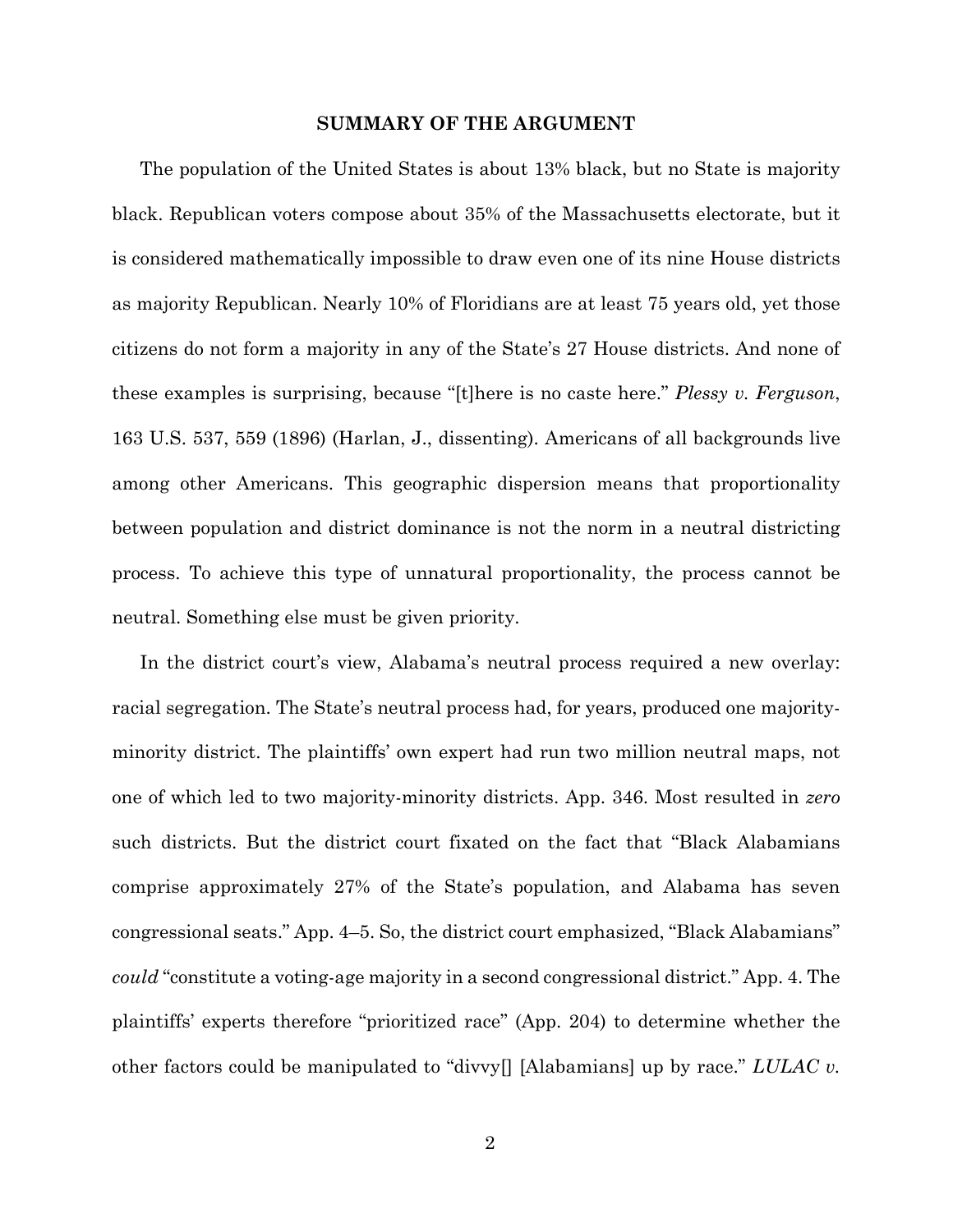*Perry*, 548 U.S. 399, 511 (2006) (Roberts, C.J., concurring in part, concurring in judgment in part, and dissenting in part).

Not only is the district court's approach inconsistent with the nature of proportional representation, it defies the Voting Rights Act, this Court's precedents, and the Fourteenth Amendment. Section 2 of the VRA does not "create a right to proportional representation." *Thornburg v. Gingles*, 478 U.S. 30, 84 (1986) (O'Connor, J., concurring in judgment). It protects equal access to "the political process" and expressly *not* "a right to have members of a protected class elected in numbers equal to their proportion in the population." 52 U.S.C. § 10301(b). Section 2 should not be read to require states to adopt "proportional" maps that would never exist under neutral criteria, for such maps would themselves violate the statute. This Court has repeatedly upheld maps that did not provide proportional representation—and struck down proportional maps that hinged on race. Ordering a State "to engage in racebased redistricting and create a minimum number of districts in which minorities constitute a voting majority" "tend[s] to entrench the very practices and stereotypes the Equal Protection Clause is set against." *Johnson v. De Grandy*, 512 U.S. 997, 1029 (1994) (Kennedy, J., concurring in part and in judgment).

The district court's "explicit race-based districting embarks us on a most dangerous course." *Id.* at 1031. This Court should stay the ill-considered injunction below, which "promot[es] the notion that political clout is to be gained or maintained by marshaling particular racial, ethnic, or religious groups in enclaves." *Id.* at 1030 (cleaned up). The applications should be granted.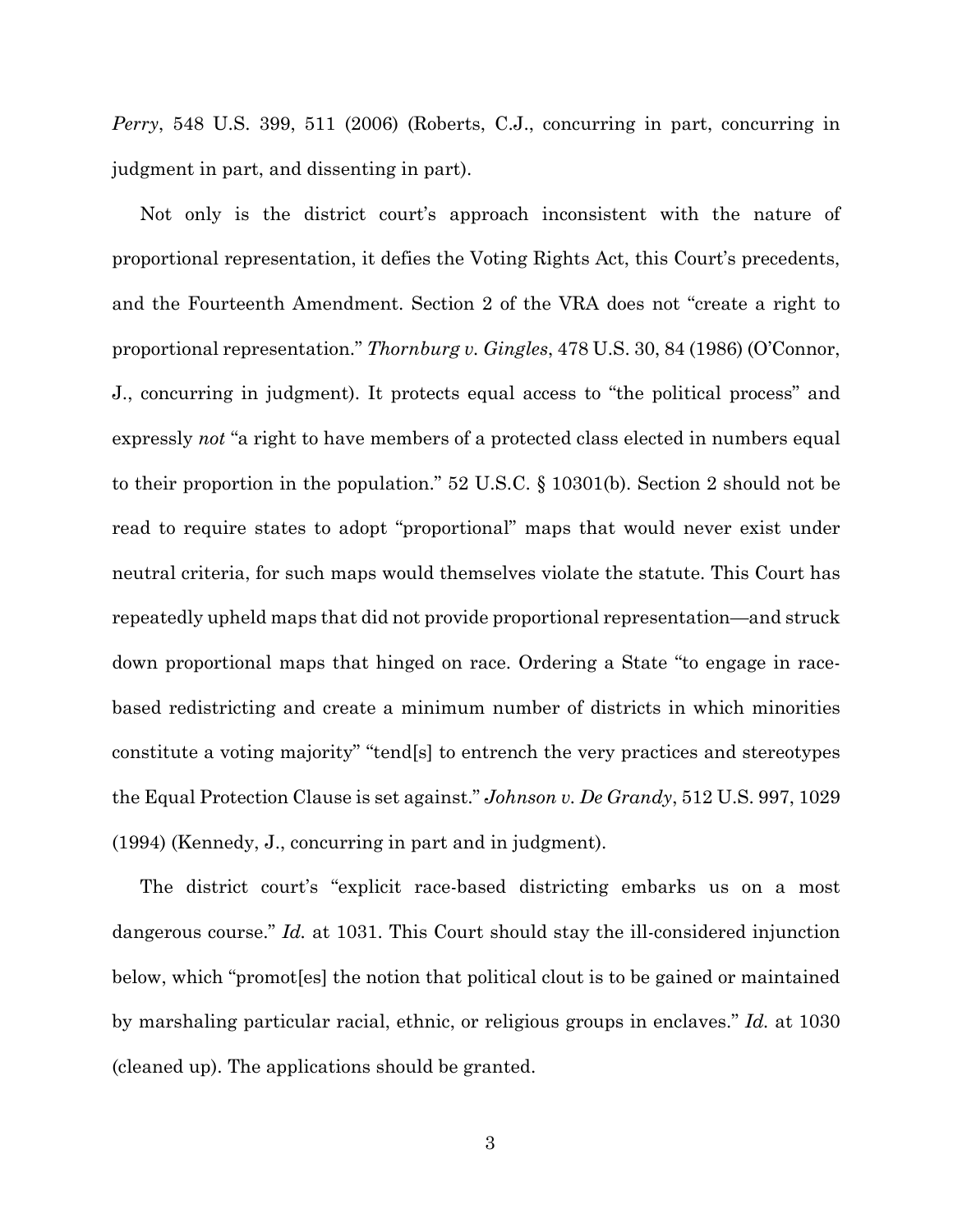#### **ARGUMENT**

## **I. Because proportional representation is atypical in single-member districts, the district court prioritized race.**

The district court's analysis assumes that because 27% of Alabama's population is black, two of its seven congressional districts (28%) should be majority black. App. 4–5, 196. The court thus adopted the views of the plaintiffs' experts, who worked backwards from that assumption and made that racial division a "nonnegotiable principle" before determining whether Alabama's black population is sufficiently numerous and compact. App. 246. This assumption of proportional representation turns out to be far less defensible than it appears. That is because, as the plaintiffs' own expert elsewhere explained, "the representational baseline for single-member districts is strongly dictated by the specific political geography of each time and place." Moon Duchin et al., *Locating the Representational Baseline: Republicans in Massachusetts*, 18 Election L.J. 388, 392 (2019).

As noted, many examples prove the point. The plaintiffs' expert has discussed Massachusetts, where Republican voters are 35% of the population but, because of their uniform distribution throughout the state, "1/3 of the vote prov[es] insufficient to secure any representation." *Id.* at 389 (emphasis omitted); *see also* D. Ct. Dkt. 105- 2, Tr. 612:5-7 (Duchin testifying that "it's not only unlikely, it is on the nose mathematically impossible to draw a congressional district in Massachusetts that would have Republican majority"); *cf. Rucho v. Common Cause*, 139 S. Ct. 2484, 2499 (2019) (noting that in 1840, the Whigs in Alabama "garnered 43 percent of the statewide vote, yet did not receive a single seat" in the House of Representatives).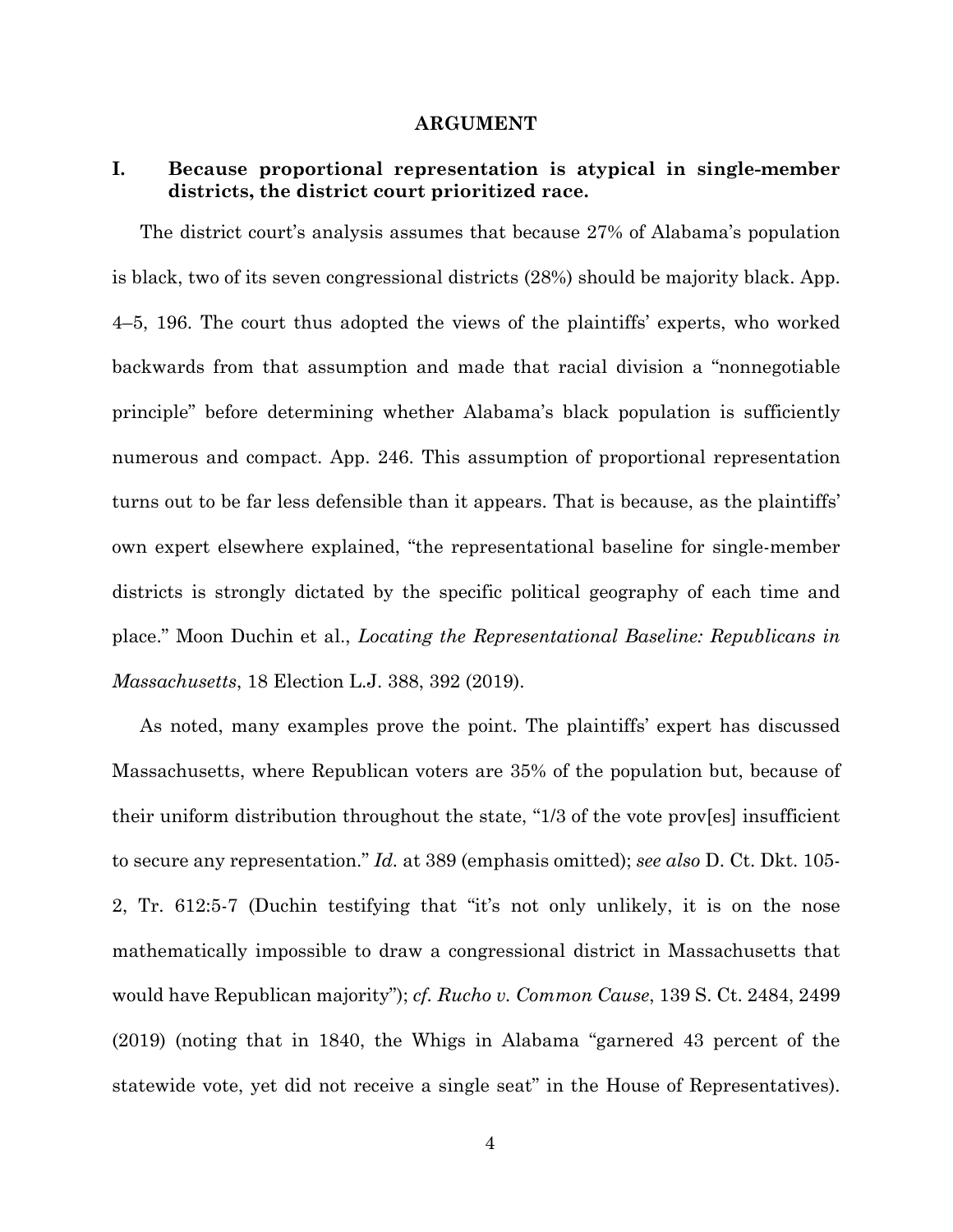Even though the population of the United States is about  $13\%$  black,<sup>1</sup> no U.S. Senate district *(i.e., a State)* is majority black. Ten percent of Floridians are at least 75 years old, but they apparently do not have a majority in any of the State's 27 U.S. House districts.2 At the extreme, take a hypothetical ten-district state with 100 voters per district, in which a group constituting only 50% of the population (500 voters) could form a majority in nine districts if their geographic dispersion was such that those districts each contained 51 group members. The point is that political geography matters.

What is true nationally is true in Alabama. Fifty-three of Alabama's 67 counties are majority white, including five counties among the 18 in the Black Belt, which "is named for the region's fertile black soil" and "has a substantial Black population." App. 36. Black Alabamians live in majority-white places like Mobile (Mobile County) and Dothan (Houston County).3 Thus, as a matter of political geography, Alabama's longstanding single majority-minority district comes as no surprise. It is a consequence not of nefarious motives, but of dispersion and intermingling of state residents regardless of race.

As the plaintiffs' expert has argued elsewhere, "Any meaningful claim of gerrymandering must be demonstrated against the backdrop of valid alternative districting plans, under the constraints of law, physical geography, and political

<sup>&</sup>lt;sup>1</sup> *See Quick Facts*, U.S. Census Bureau, https://perma.cc/2WDD-UE5L (last visited Jan. 31, 2022).<br><sup>2</sup> *2021 Demographics*, Miami Matters, https://www.miamidadematters.org/demographicdata?

id=12&sectionId=942 (Jan. 2021).

<sup>3</sup> *See Alabama: 2020 Census*, U.S. Census Bureau, https://www.census.gov/library/stories/state-bystate/alabama-population-change-between-census-decade.html (Oct. 8, 2021) (providing data for Mobile County (55.3% white and 35.3% black) and Houston County (64.6% white and 26.5% black)).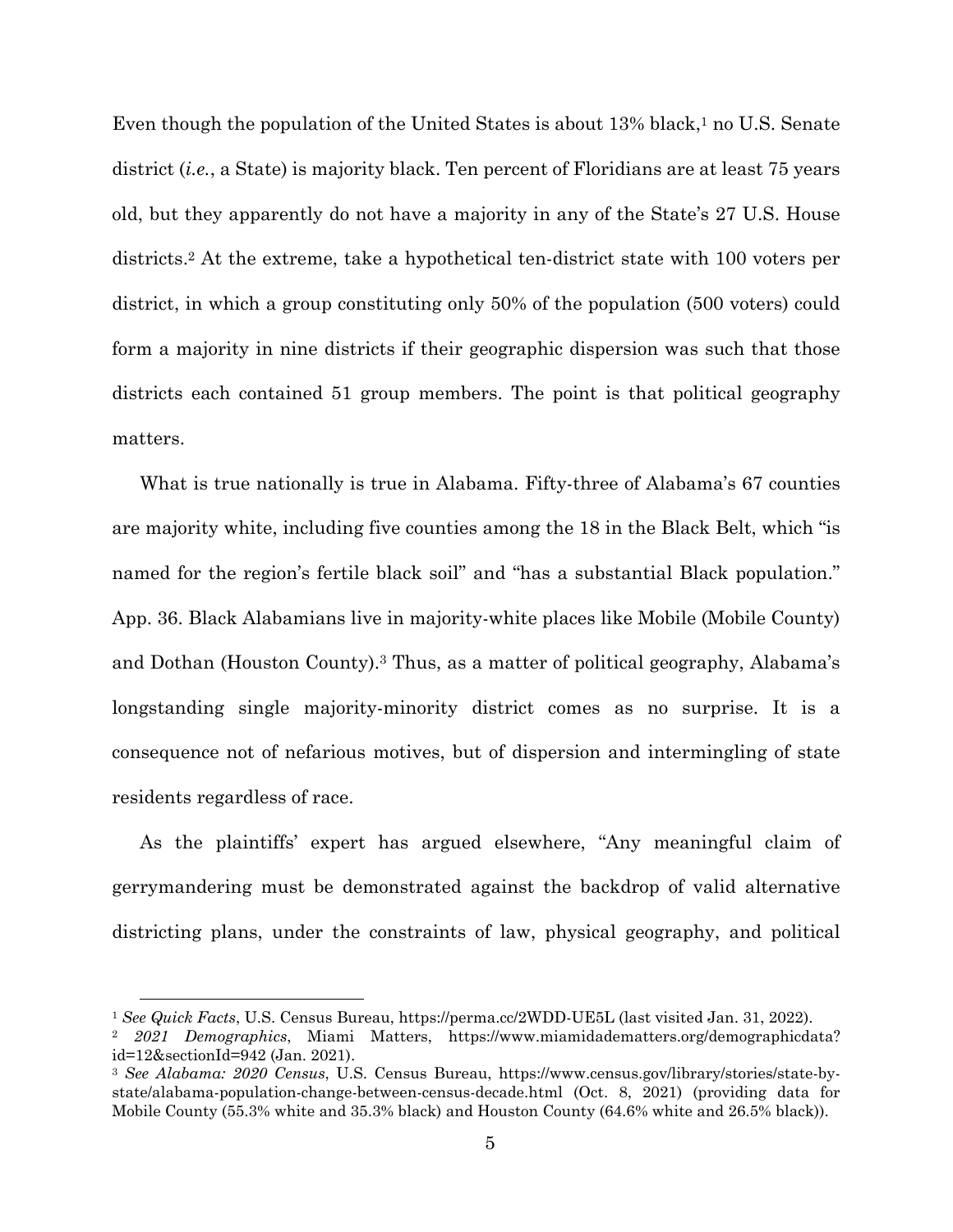geography that are actually present in a jurisdiction." Duchin et al., *supra*, at 399. But here, the plaintiffs took a different route. Overcoming fundamental facts about Alabama's political geography required the plaintiffs to do just what the Voting Rights Act and the Fourteenth Amendment forbid: draw maps based on race.

The plaintiffs' expert had drawn two million neutral maps "without taking race into account in any way." App. 346. None of them produced two majority-minority districts. *Ibid.* The median number of majority-minority districts in the maps was *zero*. Moon Duchin & Douglas M. Spencer, *Models, Race, and the Law*, 130 Yale L.J.F. 744, 764 (2021).

As the expert explained, proportional outcomes do not "come for free," and "representation doesn't kick in until you're fairly segregated."4 So she and the plaintiffs' other experts set about to segregate the State. Concluding "that it is hard to draw two majority-black districts by accident," the plaintiffs' expert decided that it was "importan<sup>[t]"</sup> to "do<sup>[]</sup> so on purpose." App. 349. Only after she operationalized the new model—with the "nonnegotiable principle" being segregation based on race could she produce maps with two majority-minority districts. App. 246; *see also* App. 306 ("I needed to make sure that the districts I was creating would be over 50 percent black."); App. 280 ("None" of the "30,000 simulated plans included two" majorityblack districts "because [the plaintiffs' other expert] didn't tell the algorithm to create a second.").

<sup>4</sup> Harvard University, *Political Geography: The Mathematics of Redistricting*, *A Lecture by Moon Duchin*, YouTube, at 17:58, 44:52 (Nov. 26, 2018), https://youtu.be/pi\_i3ZMvtTo.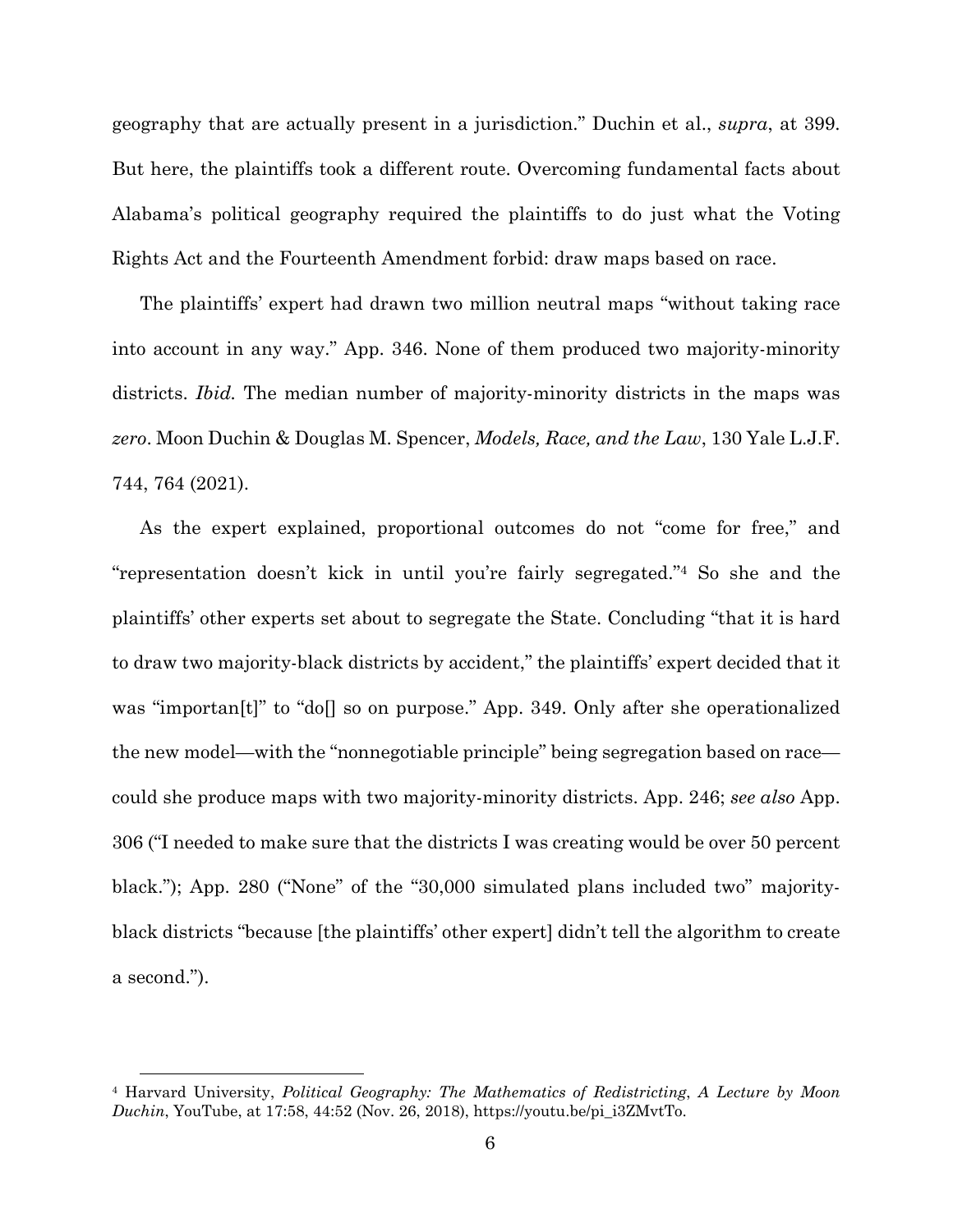As the district court agreed, "some awareness of race likely is required to draw two majority-Black districts." App. 245. And one reason that the court found that the plaintiffs presented reasonably compact maps is because the maps "provide a number of majority-Black districts that is roughly proportional." App. 173. The district court excused the plaintiffs' race-based drawing because "[b]eyond ensuring crossing that 50 percent line, there was no further consideration of race." App. 247; *see also* App. 149, 151 (similar). In other words, once segregated by race, citizens were treated equally. *Cf. Plessy*, 163 U.S. at 552 (Harlan, J., dissenting) ("separate but equal").

## **II. The district court's approach defies the statute, precedent, and the Constitution.**

This Court has construed Section 2 of the VRA to extend to state "dispersal of a group's members into districts in which they constitute an ineffective minority of voters." *Cooper v. Harris*, 137 S. Ct. 1455, 1464 (2017) (cleaned up); *but see Holder v. Hall*, 512 U.S. 874, 922–23 (1994) (Thomas, J., concurring in judgment). Under this Court's decision in *Thornburg v. Gingles*, "three threshold requirements for § 2 liability" exist—"namely, (1) that the minority group is sufficiently large and geographically compact to constitute a majority in a single-member district, (2) that the minority group is politically cohesive, and (3) that the white majority votes sufficiently as a bloc to enable it usually to defeat the minority's preferred candidate." *Bartlett v. Strickland*, 556 U.S. 1, 8–9 (2009) (plurality opinion) (cleaned up). "[O]nly when a party has established the *Gingles* requirements does a court proceed to analyze whether a violation has occurred based on the totality of the circumstances." *Id.* at 11–12.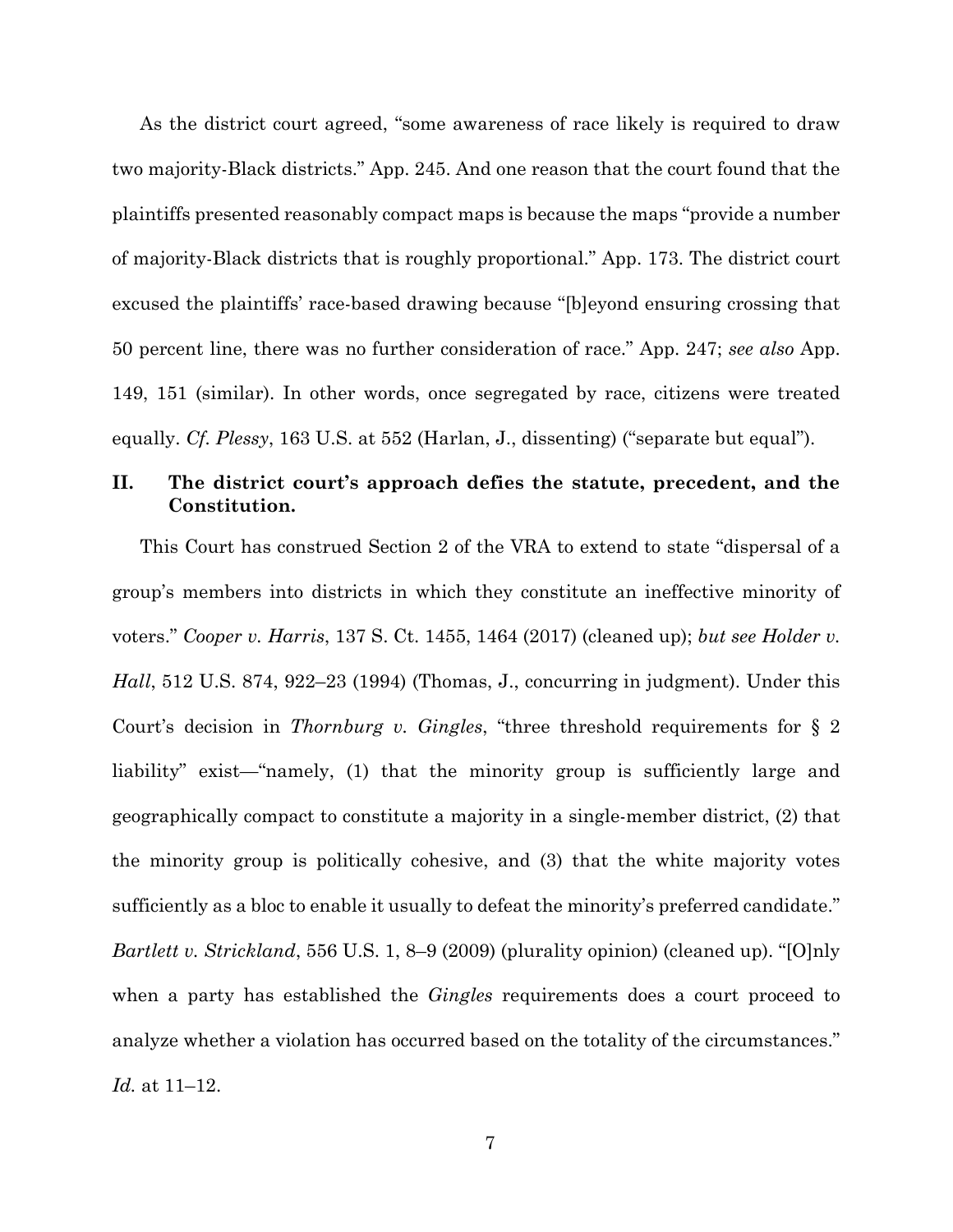The central question under Section 2 is "whether members of a racial group have less opportunity than do other members of the electorate." *LULAC*, 548 U.S. at 425– 26. Given that two million neutral maps *never* produced two majority-minority districts (and usually produced zero), the answer here to that question must be "no." To arrive at the opposite answer, the district court and the plaintiffs started with race and worked backwards. As shown above, "[r]ace was the criterion that . . . could not be compromised," *Shaw v. Hunt* (*Shaw II*), 517 U.S. 899, 907 (1996), even in applying the *Gingles* preconditions. This focus on race at the outset of the analysis contradicts Section 2, this Court's precedents, and the Fourteenth Amendment's guarantee of equal protection.

### **A. Section 2 does not require proportional representation.**

As this Court observed in *Georgia v. Ashcroft*, "the Voting Rights Act, as properly interpreted, should encourage the transition to a society where race no longer matters: a society where integration and color-blindness are not just qualities to be proud of, but are simple facts of life." 539 U.S. 461, 490–91 (2003). The VRA seeks "a society that is no longer fixated on race." *Id.* at 490. But the district court's conclusion depends on a fixation with race. Not once in two million map simulations did the plaintiffs' expert happen upon a scheme with two majority-minority districts. Only when race became the "nonnegotiable principle" could such a map be made. App. 246. Using those maps would violate Section 2, and the VRA should not be interpreted in such a self-defeating way.

Section 2 does not guarantee equality through proportional representation. "[T]he ultimate right of § 2 is equality of opportunity." *De Grandy*, 512 U.S. at 1014 n.11.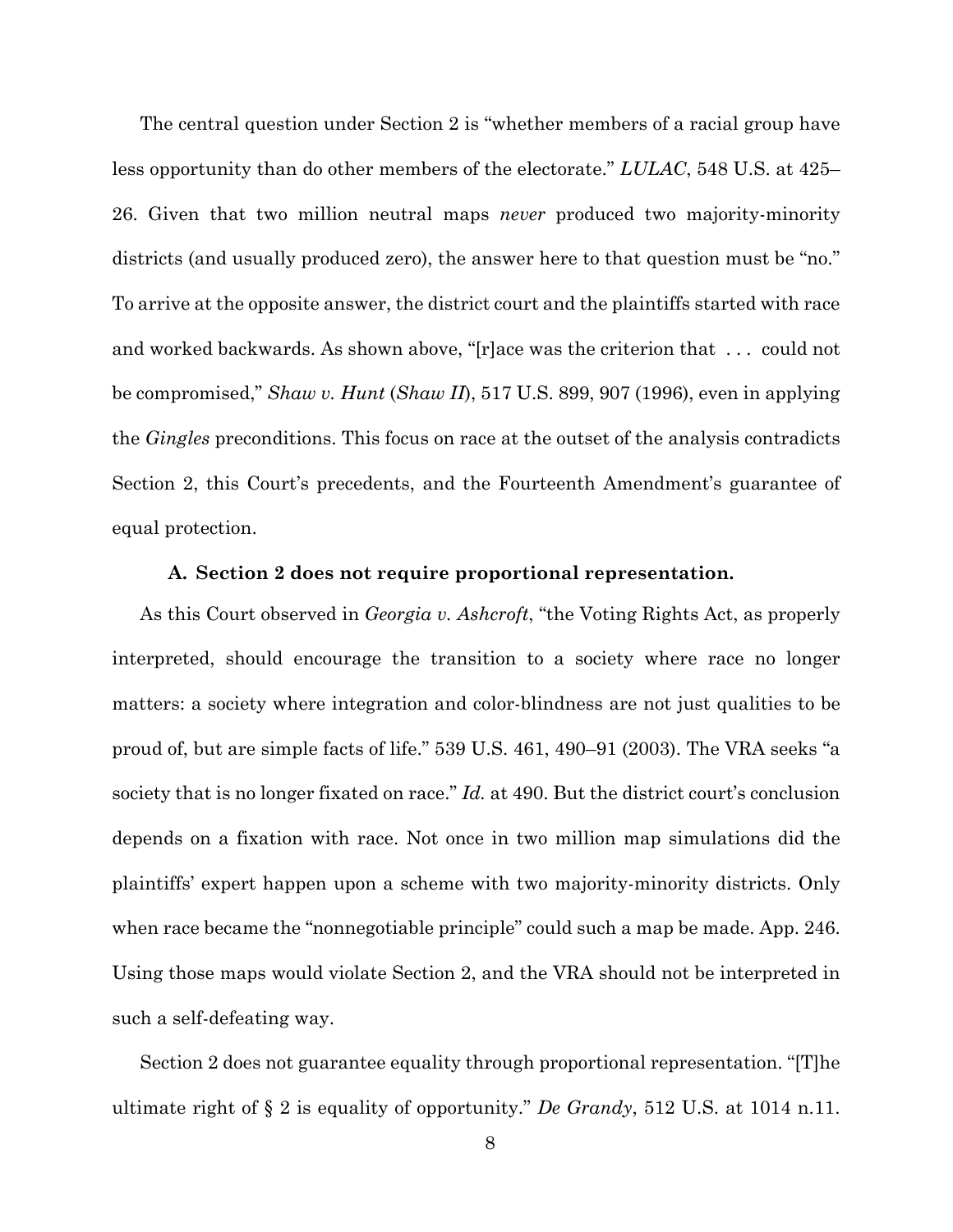Section 2 is violated only if "the political processes leading to nomination or election . . . are not equally open to participation by members of a class of citizens." 52 U.S.C. § 10301(b). Here, two million efforts at other maps conclusively show that Alabama elections are equally open based on neutral criteria. So the plaintiffs can prevail on their Section 2 claim only if the statute guarantees representation, rather than protection against state action that abridges the right to compete on an equal footing in the electoral process. But Section 2 specifically disclaims that it "establishes a right to have members of a protected class elected in numbers equal to their proportion in the population." *Ibid.*; *see also Brnovich v. Democratic Nat'l Comm.*, 141 S. Ct. 2321, 2342 n.14 (2021) (noting this disclaimer as "a signal that § 2 imposes something other than a pure disparate-impact regime"); *Rucho*, 139 S. Ct. at 2502 ("[A] racial gerrymandering claim does not ask for a fair share of political power and influence . . . . It asks instead for the elimination of a racial classification.").5

To be sure, this Court in *De Grandy* examined proportionality as potentially relevant in the "totality of the circumstances" analysis after the three *Gingles* preconditions have been met. But the Court also cautioned that "the degree of probative value assigned to disproportionality, in a case where it is shown, will vary

<sup>&</sup>lt;sup>5</sup> As the Senate Report accompanying the 1982 amendments to the Act (which added this language) states, this provision is intended to "put[] to rest any concerns that have been voiced about racial quotas." Sen. Rep. No. 97-417, at 31 (1982), *reprinted in* 1982 U.S.C.C.A.N. 177, 208. The Senate Report shows that this language was intended to "codify" the analysis this Court used in *Whitcomb v. Chavis*, 403 U.S. 124 (1971), and *White v. Regester*, 412 U.S. 755 (1973). *See* S.R. Rep. No. 97-417, *supra*, at 196–201, 204–13. Under these cases "[t]he plaintiffs' burden is to produce evidence to support findings that the political processes leading to nomination and election were not equally open . . . in that its members had less opportunity than did other residents in the district to participate in the political process and to elect legislators of their choice." *White*, 412 U.S. at 765–66; *accord Whitcomb*, 403 U.S. at 149.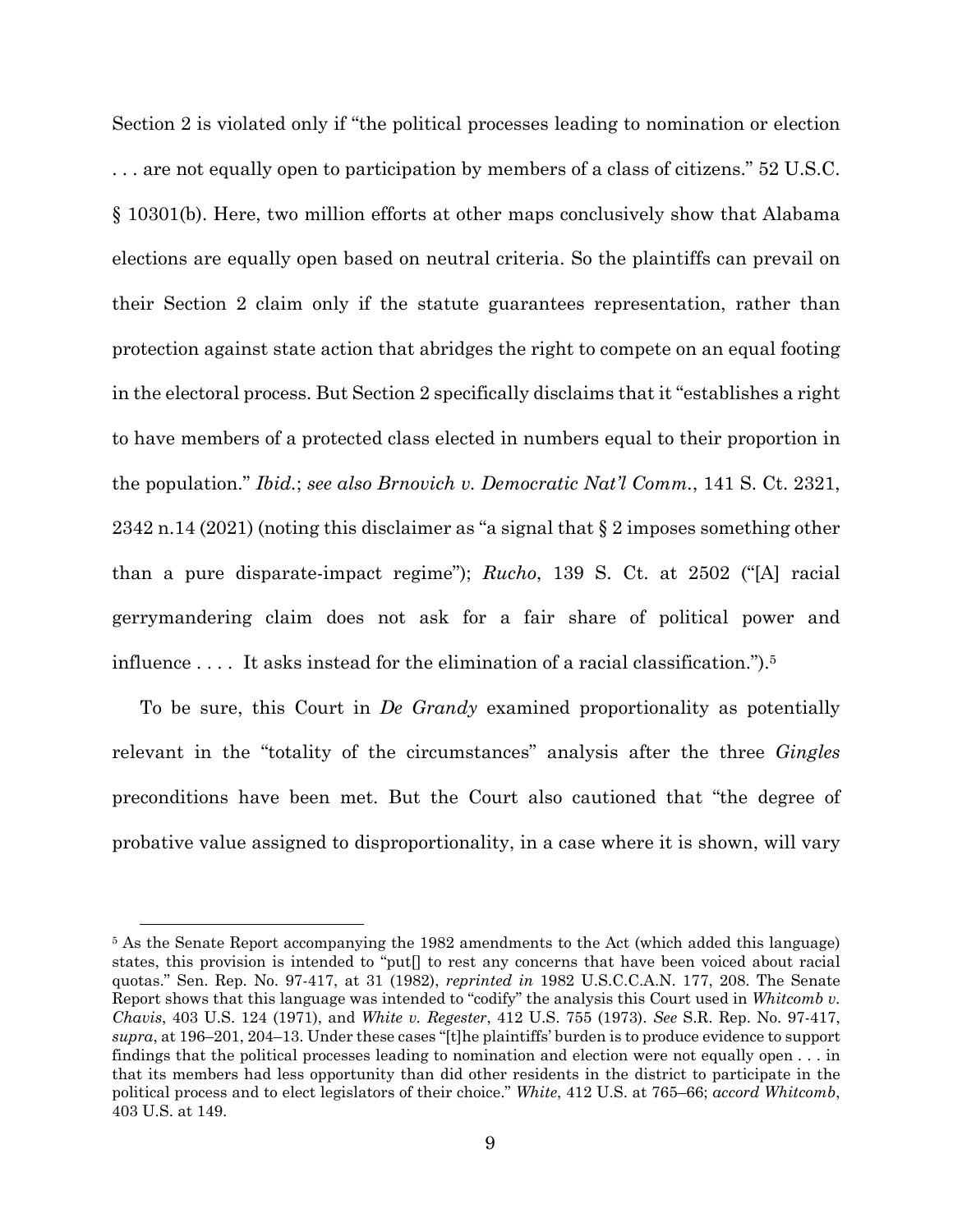not only with the degree of disproportionality but with other factors as well." 512 U.S. at 1021 n.17. "[L]ocal conditions" matter. *Ibid.* (cleaned up). Here, application of neutral factors to Alabama's political geography yielded, two million times over, no more proportional representation.

In any event, considering proportionality *after* the *Gingles* conditions have been shown is much different from what the district court did here, which is look to proportionality to excuse race-based consideration of the conditions themselves. Starting with segregation distorts the *Gingles* analysis by de facto favoring a racebased plan over either the existing plan or other neutral ones. The *Gingles* conditions presume "traditional districting principles such as maintaining communities of interest and traditional boundaries." *Abrams v. Johnson*, 521 U.S. 74, 92 (1997) (cleaned up). Considering race *before* considering these traditional principles makes the "prohibited assumption" "from a group of voters' race that they think alike, share the same political interests, and will prefer the same candidates at the polls." *LULAC*, 548 U.S. at 433 (cleaned up); *see also Miller v. Johnson*, 515 U.S. 900, 919 (1995) (warning that "traditional districting principles" cannot be "subordinated to racial objectives"). Thus, if neutral maps cannot (or rarely) produce a sufficiently numerous, compact minority group, the *Gingles* conditions cannot be satisfied. *See Gonzalez v. City of Aurora*, 535 F.3d 594, 600 (7th Cir. 2008) (Easterbrook, C.J.) (asking whether Latino population was "concentrated in a way that *neutrally drawn compact districts* would produce three" majority-minority districts (emphasis added)); *see generally* Jowei Chen & Nicholas O. Stephanopoulos, *The Race-Blind Future of Voting*, 130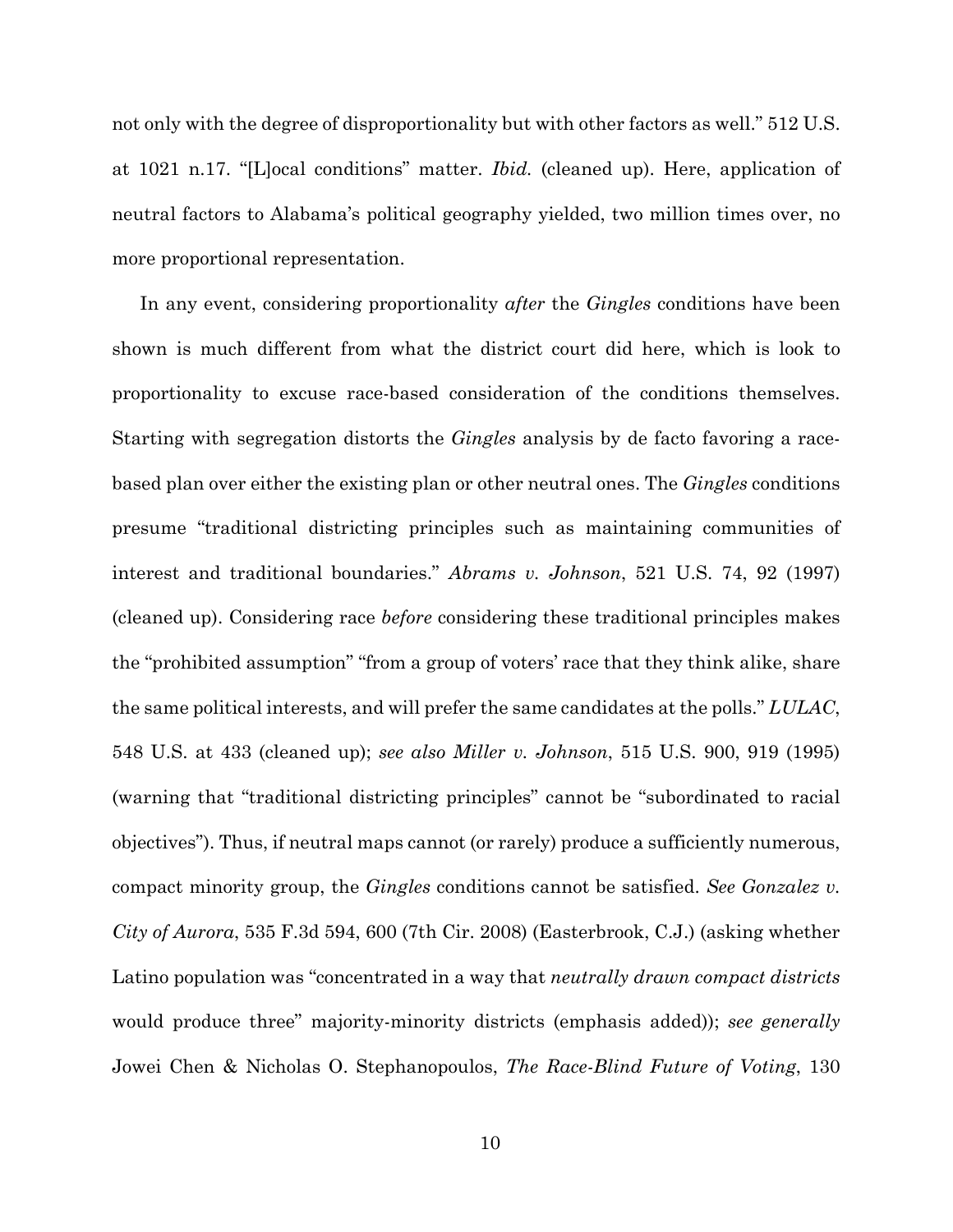Yale L.J. 862 (2021).

Finally, the district court's analysis would trap states in an endless cycle of Section 2 violations. Again, the central question is "whether members of a racial group have less opportunity than do other members of the electorate." *LULAC*, 548 U.S. at 425– 26. If a map can exist only by racial discrimination, necessarily it discriminates against members of a group. The very relief given to one set of plaintiffs—racially based districts that would never exist under neutral principles—would itself create a new Section 2 violation as to another plaintiff class, whose voting strength would be diminished by the remedial plan. Had a legislative mapmaker started off making racial segregation a "nonnegotiable principle," there is little doubt what fate the resulting map would meet on a Section 2 challenge. *E.g.*, *Miller*, 515 U.S. at 919 ("This statement from a state official is powerful evidence that the legislature subordinated traditional districting principles to race"); *Ashcroft*, 539 U.S. at 491 (Kennedy, J., concurring) ("Race cannot be the predominant factor in redistricting"). So telling the Alabama legislature to adopt such a map (within 14 days) is telling it to violate the very federal law the new map would supposedly remedy. The statute should not be read to lead to so absurd a result. Not only does its text forbid this result, "few devices could be better designed to exacerbate racial tensions than the consciously segregated districting system" required by the district court. *Holder*, 512 U.S. at 907 (Thomas, J., concurring in judgment).

### **B. Precedent does not require proportional representation.**

This Court's precedents confirm that there are no race-based traditional districting criteria a State may employ to achieve proportional representation. In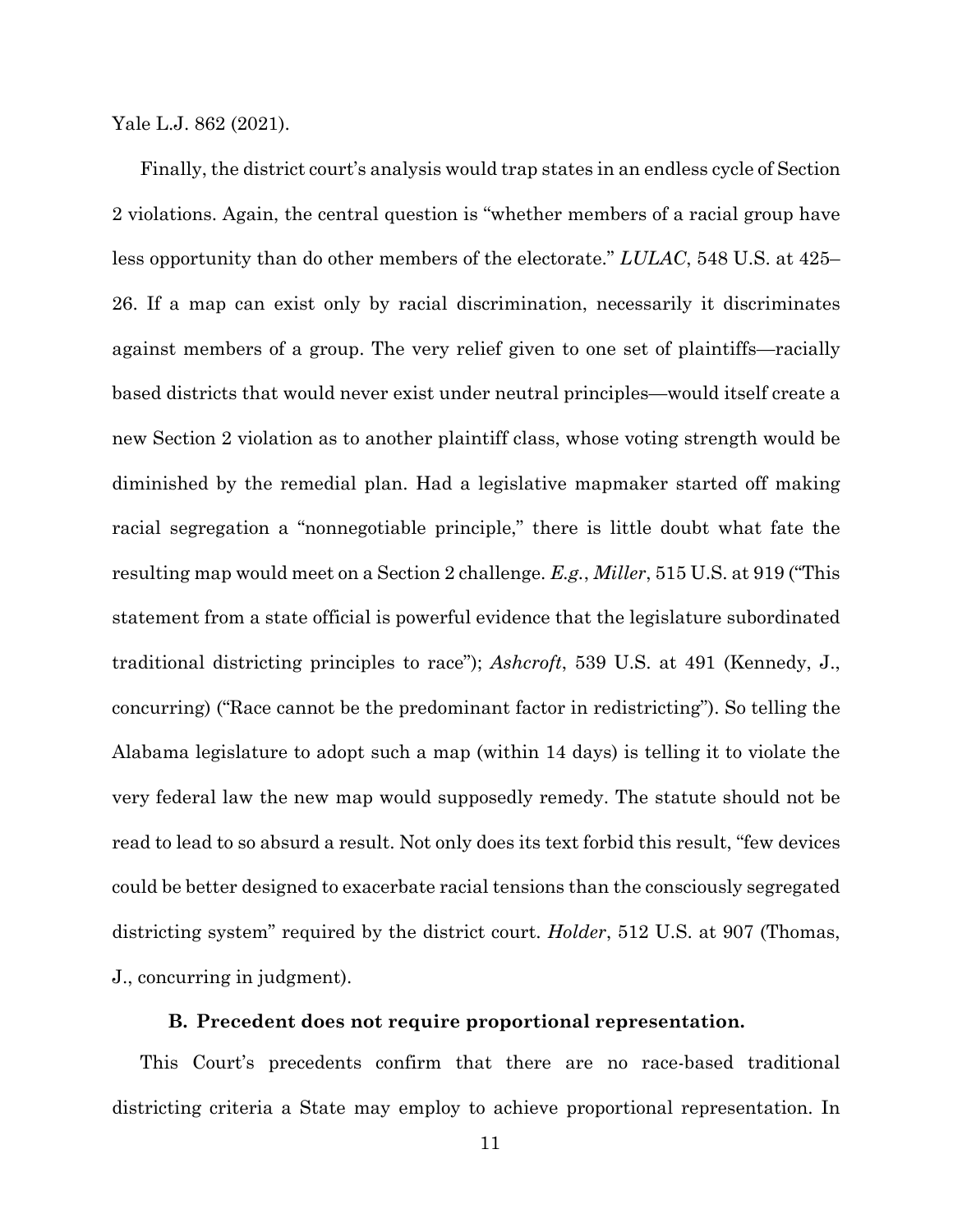*Miller v. Johnson*, the Court explained that to establish a racial gerrymandering claim, "a plaintiff must prove that the legislature subordinated traditional raceneutral districting principles . . . to racial considerations." 515 U.S. at 916 (cleaned up). "Where these or other race-neutral considerations are the basis for redistricting legislation, and are not subordinated to race, a State can defeat a claim that a district has been gerrymandered on racial lines." *Ibid.* (cleaned up). Nowhere has the Court suggested that there are legitimate or traditional *race-based* principles to which states may point as a defense.

In *Miller*, this Court invalidated congressional maps drawn in Georgia that sought proportional representation. At the insistence of the U.S. Department of Justice, the state legislature had drawn three of 11 districts as majority-minority to mirror the State's black population (27%). *Id.* at 906–07, 927–28. The Court rejected those maps because, as the State had all but conceded, "race was the predominant factor in drawing" the new majority-minority district. *Id.* at 918. "[E]very objective districting factor that could realistically be subordinated to racial tinkering in fact suffered that fate." *Id.* at 919 (cleaned up). Even where "the boundaries" of the new district "follow[ed]" existing divisions like precinct lines, those choices were themselves the product of "design[] . . . along racial lines." *Ibid.* (cleaned up).

The Court rejected this racial gerrymander, specifically holding that "there was no reasonable basis to believe that Georgia's earlier [non-proportional] plans violated" the VRA. *Id.* at 923. "The State's policy of adhering to other districting principles instead of creating as many majority-minority districts as possible does not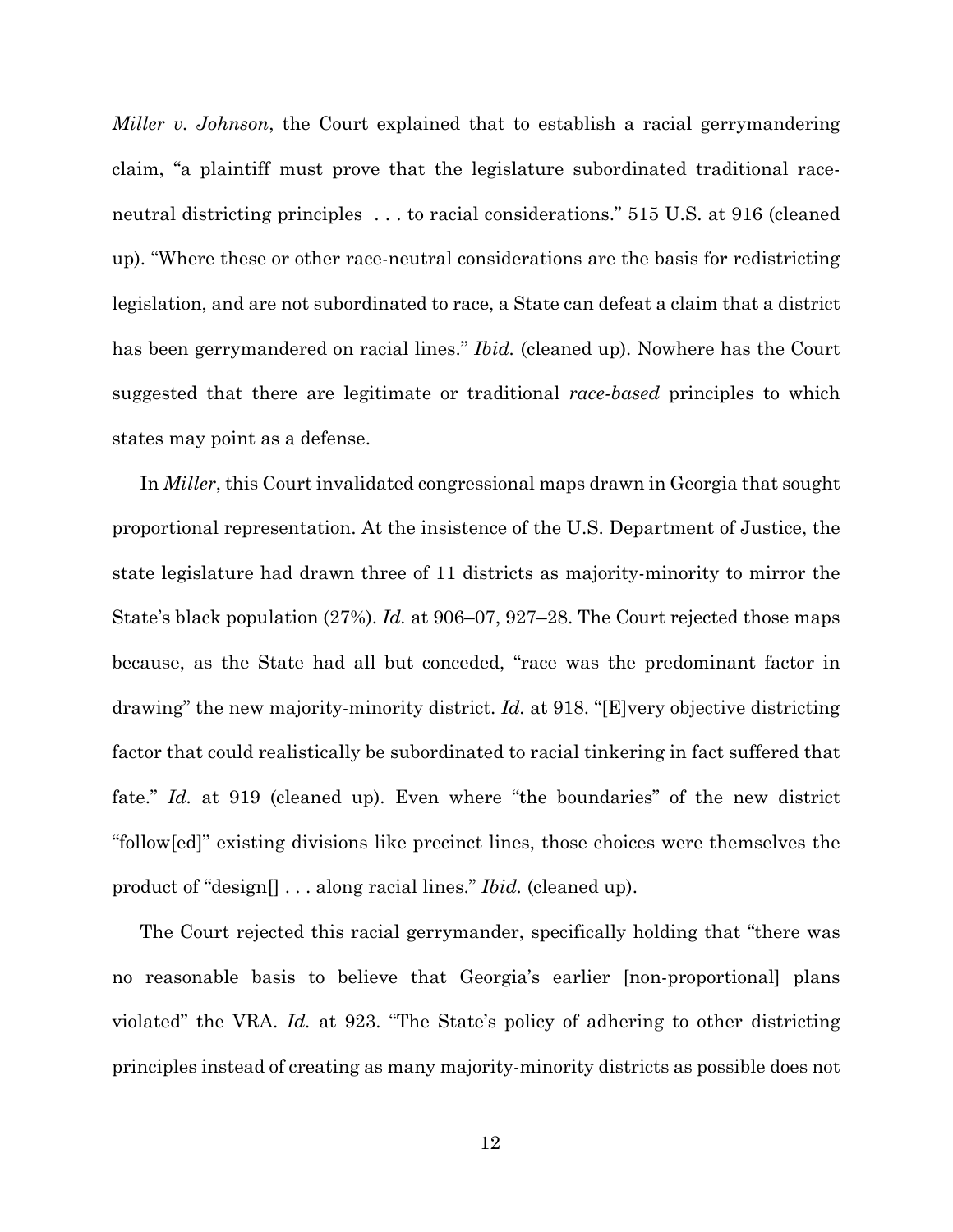support an inference that the plan . . . discriminates on the basis of race or color." *Id.* at 924. Because engaging in "presumptively unconstitutional race-based districting" would have brought the VRA "into tension with the Fourteenth Amendment," the Court rejected the State's maps, even though those maps provided proportional representation. *Id.* at 927. As the Court explained, "It takes a shortsighted and unauthorized view of the Voting Rights Act to invoke that statute, which has played a decisive role in redressing some of our worst forms of discrimination, to demand the very racial stereotyping the Fourteenth Amendment forbids." *Id.* at 927–28.

This Court thus remanded the case, and after the state legislature failed to act, the district court drew maps with only one majority-minority district (9%) representation far below black Georgians' 27% share of the population. *Abrams*, 521 U.S. at 78; *see id.* at 103 (Breyer, J., dissenting). "The absence of a second, if not a third, majority-black district" was "the principal point of contention" here. *Id.* at 78 (majority opinion). Yet this Court upheld the district court's maps, which focused on "Georgia's traditional redistricting principles." *Id.* at 84. The district court had "considered the possibility of creating a second majority-black district but decided doing so would require it to subordinate Georgia's traditional districting policies and consider race predominantly, to the exclusion of both constitutional norms and common sense." *Ibid.* (cleaned up). This Court agreed, and explained "that the black population was not sufficiently compact" for even "a *second* majority-black district." *Id.* at 91 (emphasis added). Thus, even getting to two majority-minority districts (18%) by focusing on race would have violated the Equal Protection Clause, and the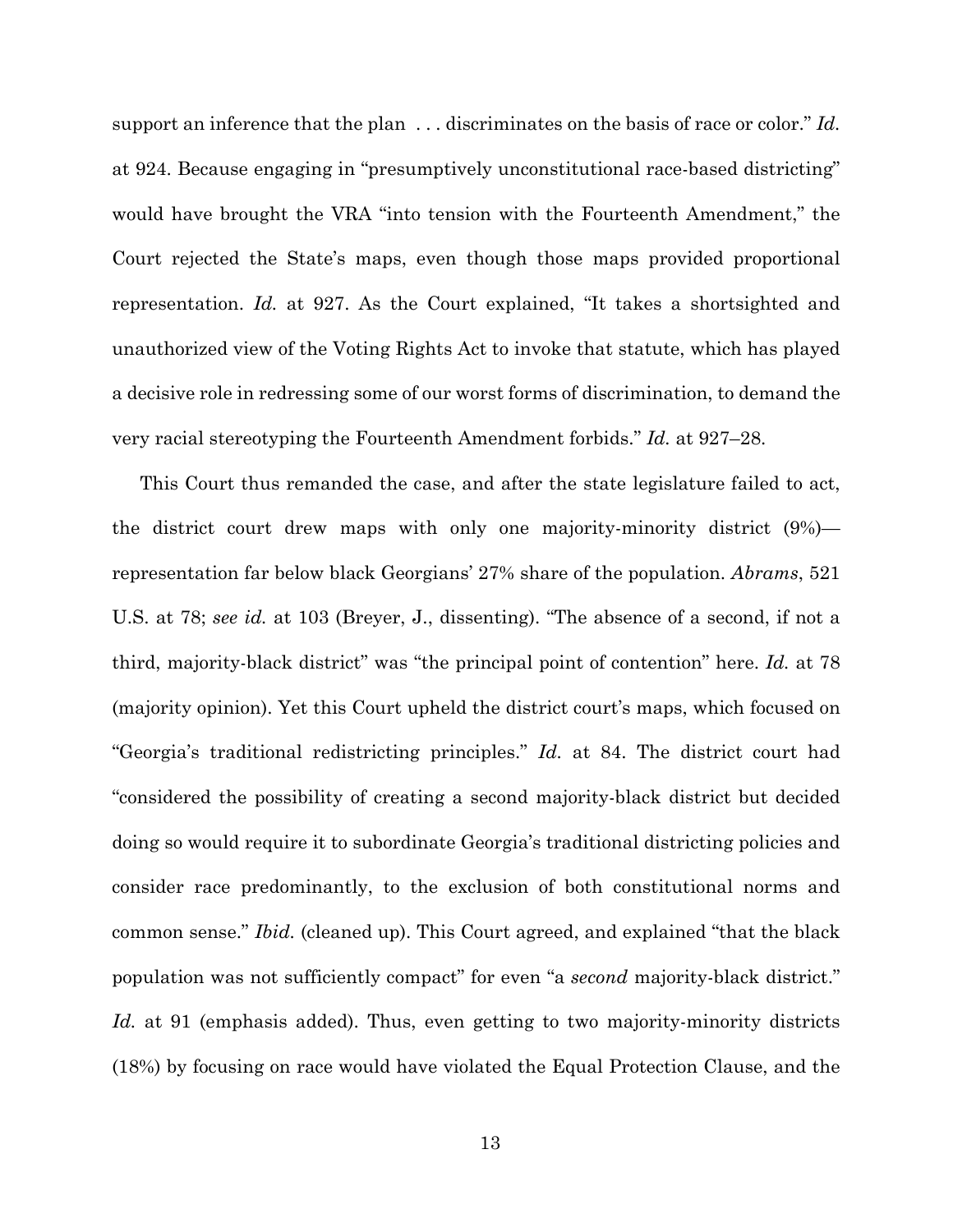Court rejected the use of DOJ's proposed "plan as the basis for a remedy [that] would validate the very maneuvers that were a major cause of the unconstitutional districting" at issue in *Miller*. *Id.* at 86; *see id.* at 109 (Breyer, J., dissenting) ("The majority means that a two-district plan would be unlawful—that it would violate the Constitution").

This Court's teachings in *Miller* and *Abrams* show the error of the district court's analysis, which prioritized race over traditional districting principles in pursuit of proportional representation. Not only is the degree of disproportionality in this case well below the disproportionality permitted in *Abrams*, the district court's overarching focus on race makes the same mistake made by the state legislature (at DOJ's insistence) in *Miller*. The district court's decision thus conflicts with this Court's precedents.

### **C. The Fourteenth Amendment prohibits maps drawn by race.**

A State cannot constitutionally be forced to adopt a plan that is premised on and would never exist absent unequal treatment based on race. "[T]he moral imperative of racial neutrality is the driving force of the Equal Protection Clause." *Bartlett*, 556 U.S. at 21 (cleaned up). "[S]ystematically dividing the country into electoral districts along racial lines" is "nothing short of a system of 'political apartheid.'" *Holder*, 512 U.S. at 905 (Thomas, J., concurring in judgment) (quoting *Shaw v. Reno* (*Shaw I*), 509 U.S. 630, 647 (1993)). For that reason, "the sorting of persons with an intent to divide by reason of race raises the most serious constitutional questions." *De Grandy*, 512 U.S. at 1029 (Kennedy, J., concurring in part and in judgment).

This Court has applied strict scrutiny when the government discriminates based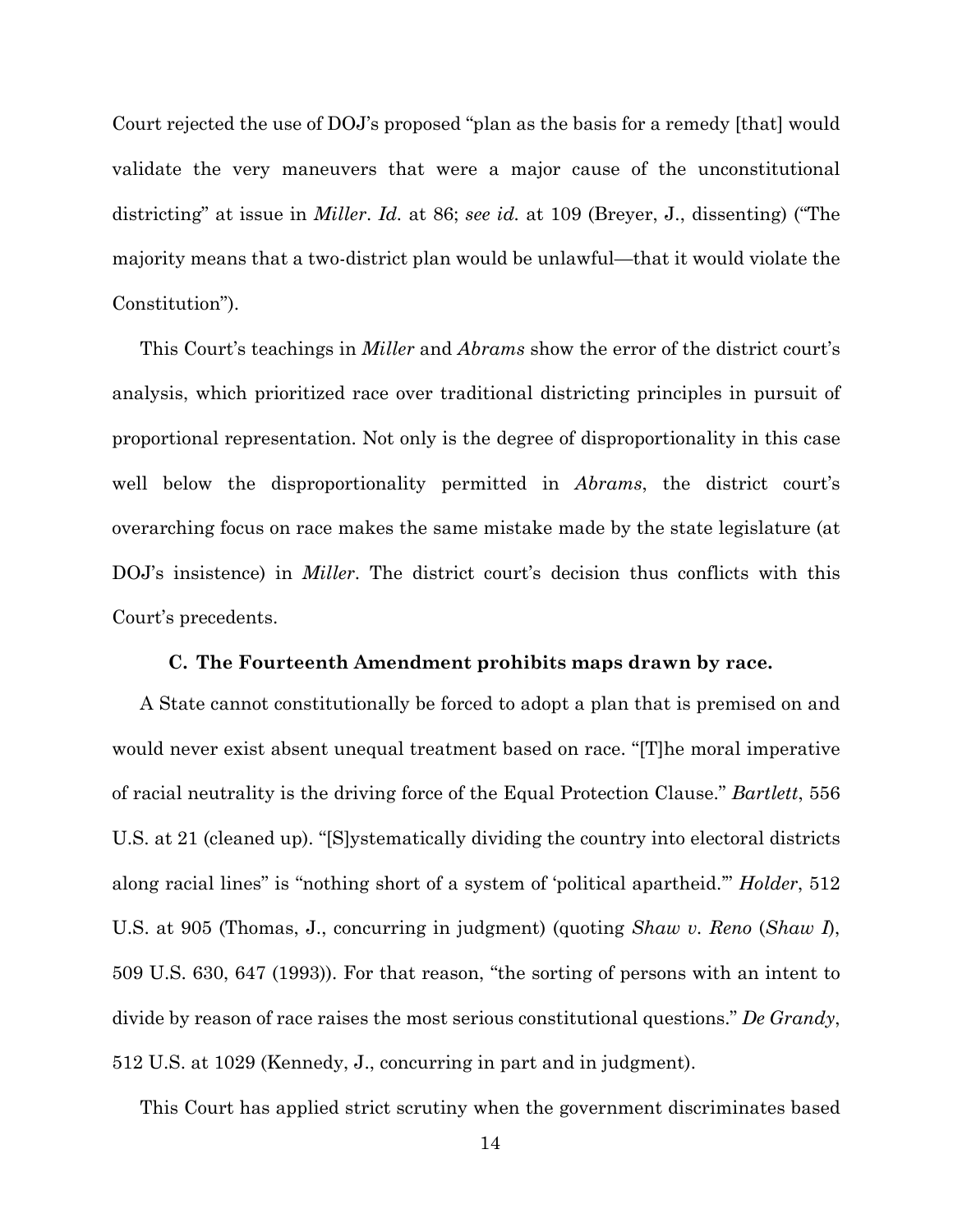on "racial classifications." *Parents Involved in Cmty. Sch. v. Seattle Sch. Dist. No. 1*, 551 U.S. 701, 720 (2007) (plurality opinion) (collecting cases). Racial gerrymanders must be narrowly tailored to achieving a "compelling state interest." *Shaw II*, 517 U.S. at 908. Proportional representation is not a compelling state interest. *See Gingles*, 478 U.S. at 84 (O'Connor, J., concurring in judgment) ("Congress did not intend to create a right to proportional representation"). This Court has "assume[d], without deciding, that the State's interest in complying with the Voting Rights Act [is] compelling." *Bethune-Hill v. Virginia State Bd. of Elections*, 137 S. Ct. 788, 801  $(2017)$ .<sup>6</sup> But "the purpose of the Voting Rights Act [is] to eliminate the negative effects of past discrimination," *Gingles*, 478 U.S. at 65, and "[a] State's interest in remedying the effects of past or present racial discrimination" will only "rise to the level of a compelling state interest" if the State "satisf[ies] two conditions," *Shaw II*, 517 U.S. at 909. *First*, "the discrimination must be 'identified discrimination.'" *Ibid.* Any mere "generalized assertion of past discrimination in a particular industry or region is not adequate." *Ibid.* And likewise, "an effort to alleviate the effects of societal discrimination is not a compelling interest." *Id.* at 909–10. *Second*, a legislature "must have had a strong basis in evidence to conclude that remedial action was necessary, *before* it" acts based on race. *Id.* at 910 (cleaned up)

Here, the plaintiffs cannot show either condition leading to a compelling interest, much less narrow tailoring. They cannot identify any relevant discrimination,

<sup>6</sup> It is passing strange to characterize compliance with a *statute* as justifying a violation of the *Constitution*. *Cf. Bethune-Hill*, 137 S. Ct. at 804–05 (Thomas, J., concurring in judgment in part and dissenting in part).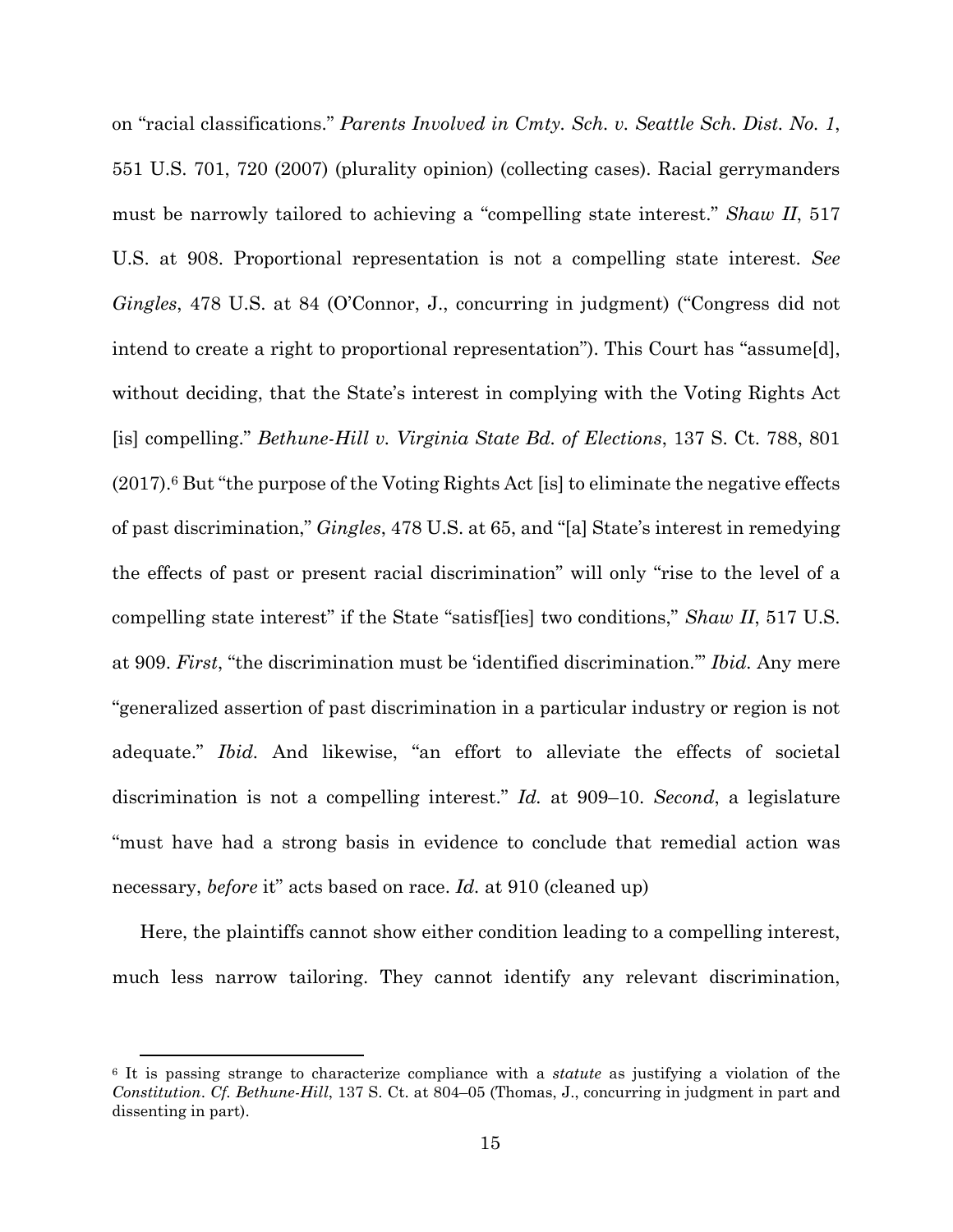because two million neutral maps produced the same (or less) representation. And they cannot show that a "strong basis in evidence" justifies their maps. *Cooper*, 137 S. Ct. at 1464. The only discrimination here is by the plaintiffs, whose proposed "racial tinkering" and prioritization of "mechanical racial targets above all other districting criteria" provides strong "evidence that race motivated the drawing" of their proposed remedial redistricting plan. *Miller*, 515 U.S. at 919 (cleaned up) (first quote); *Alabama Legislative Black Caucus v. Alabama*, 575 U.S. 254, 267 (2015) (second and third quotes).

"The way to stop discrimination on the basis of race is to stop discriminating on the basis of race." *Parents Involved*, 551 U.S. at 748. This Court should not countenance the district court's substitution of a race-neutral plan for one premised on segregation.

## **CONCLUSION**

"Racial gerrymandering, even for remedial purposes, may balkanize us into competing racial factions; it threatens to carry us further from the goal of a political system in which race no longer matters—a goal that the Fourteenth and Fifteenth Amendments embody, and to which the Nation continues to aspire." *Bartlett*, 556 U.S. at 21 (quoting *Shaw I*, 509 U.S. at 657). By prioritizing race to pursue segregated maps, the district court ran afoul of both the VRA and the Constitution. The applications should be granted.